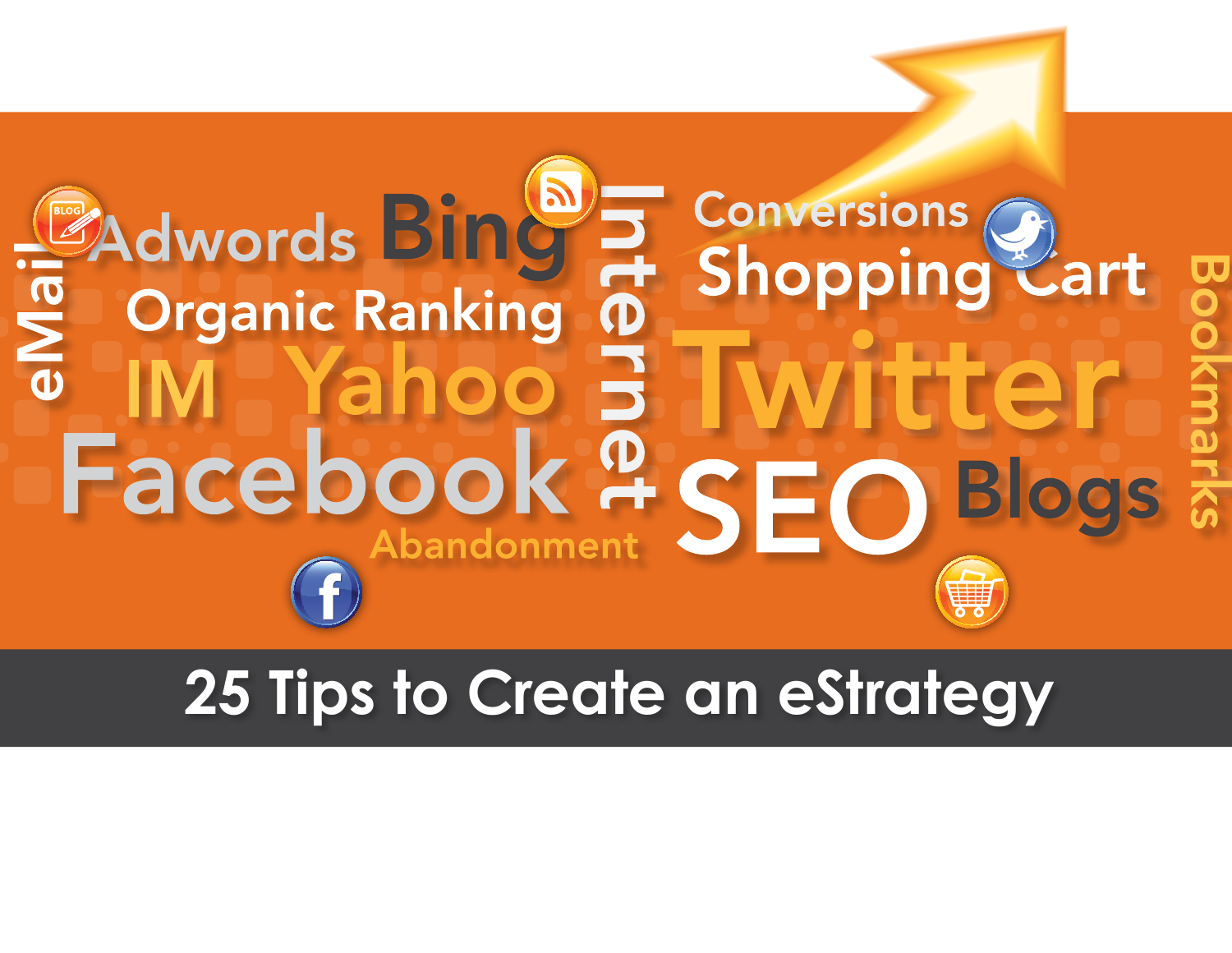#### **Forward**

*"But 90% of established small businesses still market like it was 10 years ago."*



A few years ago, we felt a seismic shift in the way that growing businesses were being marketed.

So much of what worked in the past, including print ads, direct mail, trade shows and catalogs just weren't having the same effect anymore – yet costs were continuing to skyrocket.

You probably already know this.

But 90% of established small businesses still market like it was 10 years ago.

Why?

We believe it's because the new world of Internet Marketing and Social Media can be daunting, especially for business owners who don't have enough hours in a day as it is. Social media has exploded in the last two years. But, many small business owners can't imagine how their business could benefit from social media. After all, isn't Facebook and Twitter for the kids?

We know. As successful entrepreneurs, we were in the same place two years ago. That's why we decided to write this eBook.

This eBook is dedicated to the legion of business owners who want to be part of the 10% of businesses fully engaged in eStrategy, but don't quite know how.

Enjoy it, share it, and if you learn from it, subscribe to our blog.

Welcome to the first step of a brave new world!

John Peretz Partner, Thrust Internet Sales John@ThrustInternet.com

Rob Newton Partner, Thrust Internet Sales Rob@ThrustInternet.com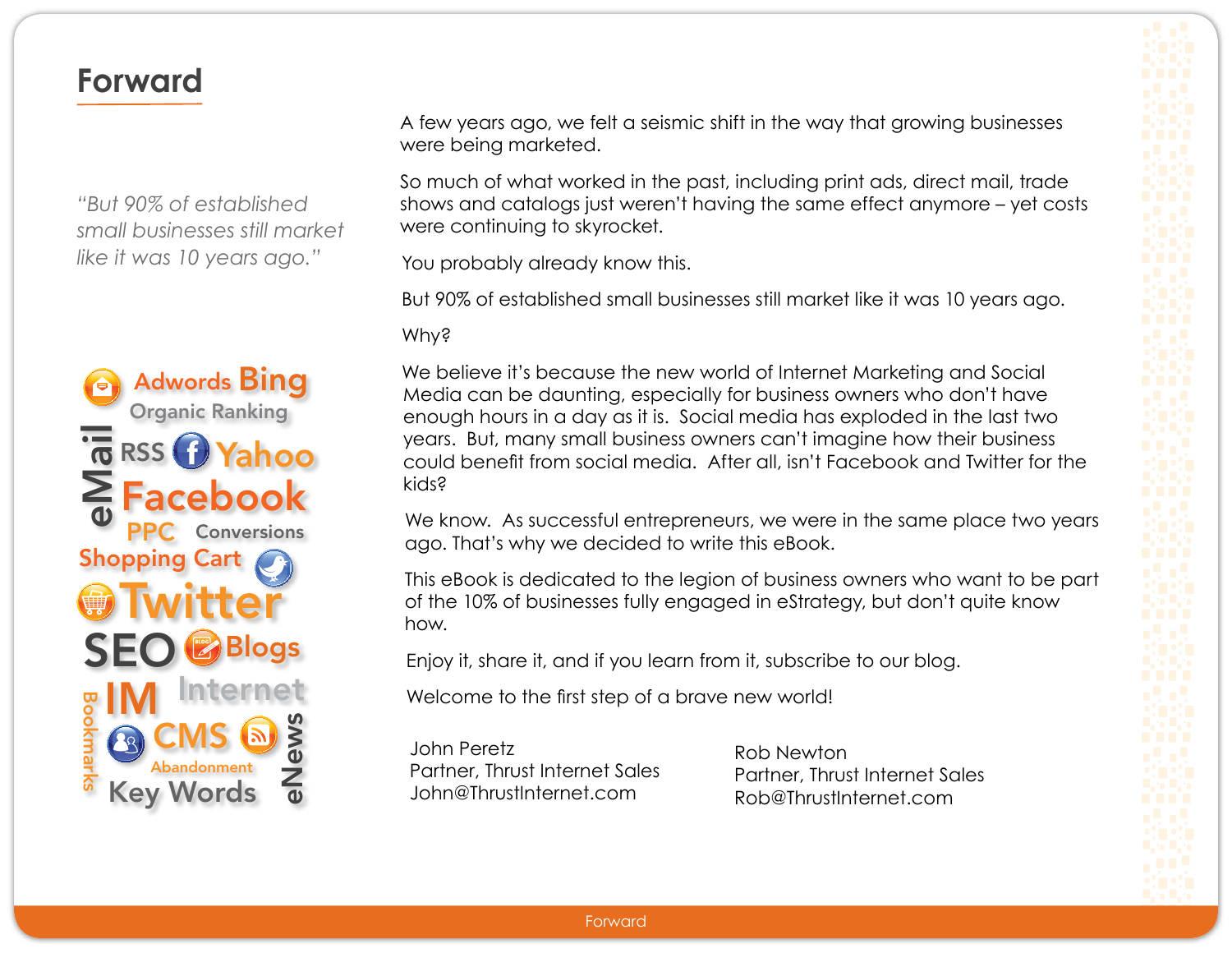# **Tip #1: Your web site cannot be a static brochure. That's old school.**





Most businesses have a web site that acts like a brochure. It looks nice but it hardly ever changes.

The most effective web sites are dynamic, growing sites that have specific pages tied to keywords that match the way different people search online.

Each page has the appropriate meta data, complete with unique page titles, page descriptions, meta tags and keyword integration.

They also provide a myriad of ways to interact with their visitors, through blogs, eNewsletters, eBooks and more.

Fresh content and pages are being continually added, and customer visits are tracked and analyzed.

Why go through all this trouble? Because in order to rank better in Google and other search engines, you need great content, lots of quality links, and a larger, focused site.

Creating a blog and a series of eBooks helps create fresh, new content. Great content also encourages others to link to you, a major factor in the Google ranking algorithm.

Statistically speaking, a 50-page web site will almost always outperform a 10 page web site. A 100-page web site will outperform a 50-page site, etc.

Building a web site used to be a great mystery to many business owners, who usually times hired the local technology geek and never had access to computer code.

Today, there are several very affordable Content Management Systems (CMS) that allow you to work with keywords, meta data, content and images without having to go through your computer folks. All you need is Internet access and a commitment to making your web site better.

You can, and should have a better web site. Turn it from a brochure into a dynamic, growing web site, and watch your page ranks soar!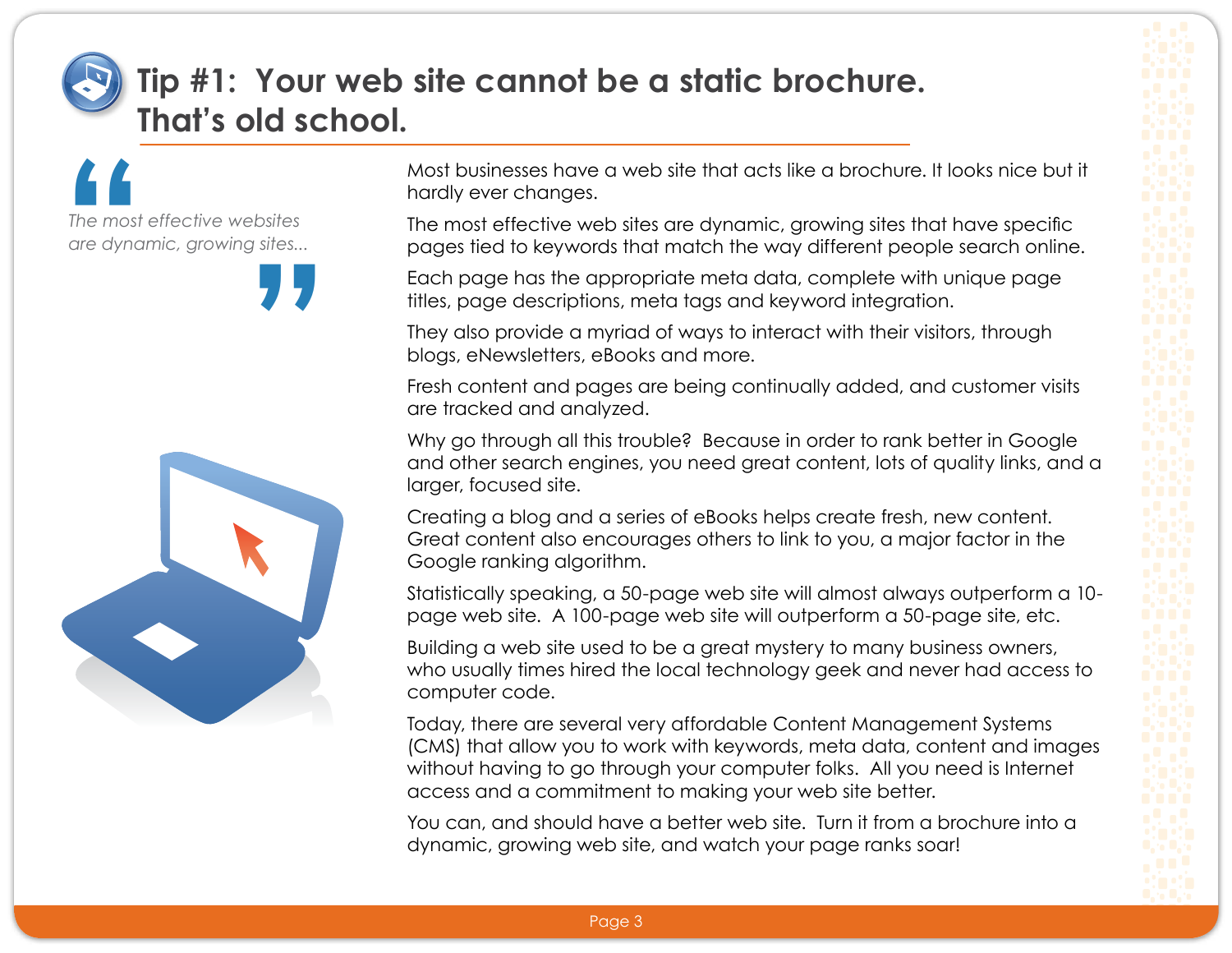

### **Tip #2: Inbound vs. Outbound Marketing.**

*"Focusing on Inbound Marketing instead of Outbound Marketing dramatically improves your R.O.I…."*





There's a huge shift that is taking place with fast-growing, savvy companies. It's the move away from outbound marketing to a more customer-focused inbound marketing eStrategy.

Outbound marketing includes many traditional, expensive forms of intrusive marketing. Direct mail, print ads, radio, television and trade shows are prime examples.

Today's inbound marketing focuses around online search and new online referral sources. Because it is focused on when a prospect is looking for your product or service, not the other way around, it tends to be much more affordable and cost effective.

Think of the way you use the Internet. The average consumer performs dozens of online searches every day. They're looking for specific information, and they want quality answers.

What if you could develop content based on that exact moment when someone if looking for your product or service. Wouldn't that make them a better prospect as well?

By having a dynamic web site and integrating important search keywords on specific pages, prospects can find you when they're ready to buy.

Today's Inbound Marketing eStrategies focus on creating quality content, with many ways for prospects to find you. Think of blogs, online articles, quality web site content, social media involvement (like Facebook, Twitter and YouTube), public relations, eNewsletters, email, and more.

Focusing on Inbound Marketing instead of Outbound Marketing dramatically improves your R.O.I. and conversion rates, saving you money and making your company a much more relevant player in today's digital world.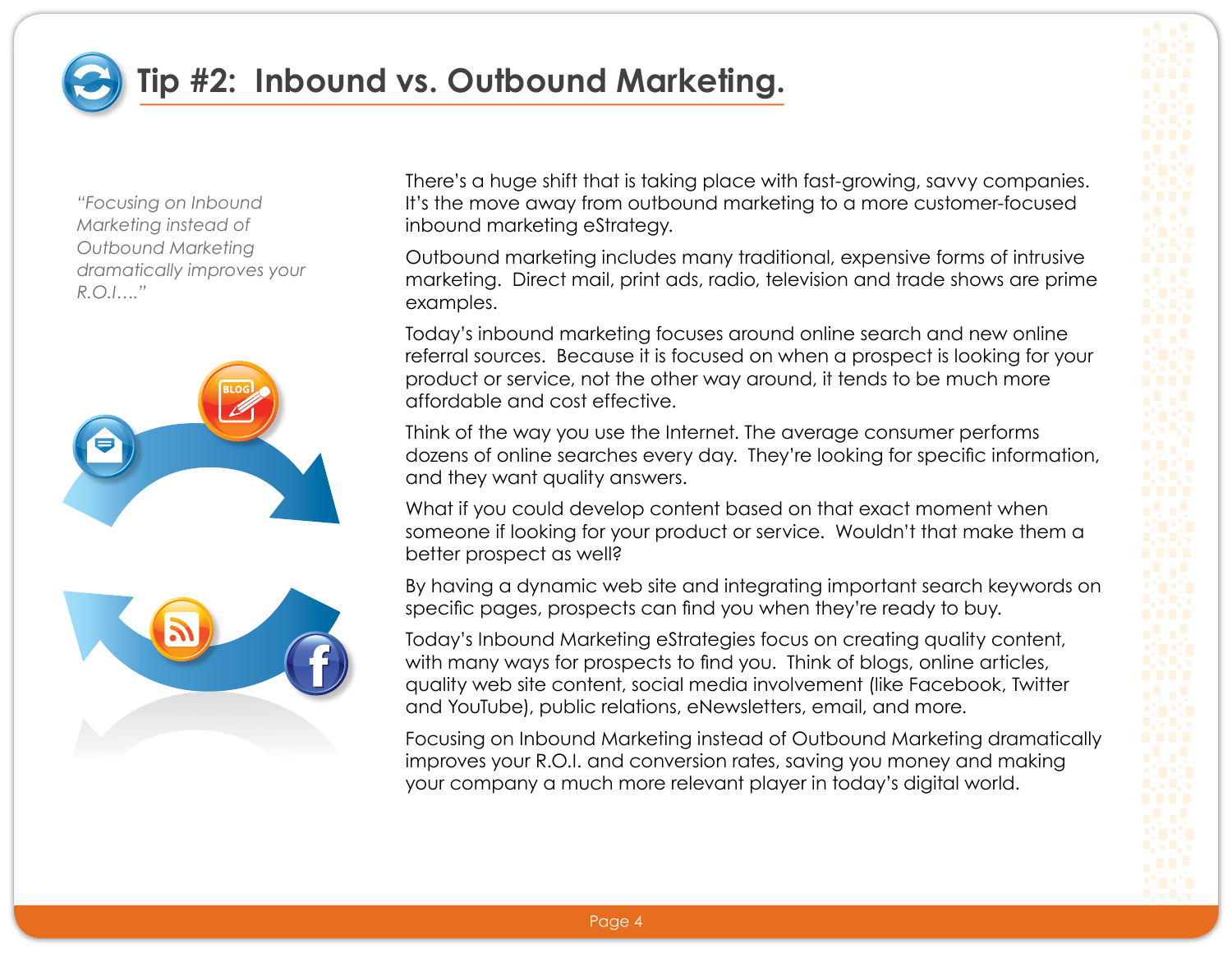

# **Tip #3: Every brand can and should be social.**

*"You need to be part of the conversation."*



Whether you are a part of small, medium or large business or even an individual entrepreneur, your customers are using social media and chances are they talking about your brand. You need to be part of the conversation.

Many people have concerns about how their company fits into social media. "We make ball bearings. How are we going to talk about that in social media?" Guess what? For the most part you are not. The worst social media programs treat their social media pages like a yellow pages ad and drum on about how they make the best widgets in the world. This makes it difficult to engage anyone.

To make social media work for your company, find ONE THING in your company that is unique and interesting. It might be your outstanding customer service program or maybe the way your customers use your product. Take a look at Fiskars for example. They make scissors, but within social media they focus on crafts and scrapbooks. If necessary, seek input from your salespeople, your customer service staff and even some of your valued customers. Find that ONE THING.

Like any project you've got to get started somewhere. The best way to get your feet wet is to set up your pages on Facebook, Twitter and LinkedIn. Then, start out by just listening and observing. Follow your competitors, and some of the top experts in your industry. Search LinkedIn and Facebook for groups that you might want to join.

Once you have become comfortable, begin to engage in some conversations and you will learn more about social media and how your products or services fit in.

Then, begin to develop your Social Media Marketing Plan.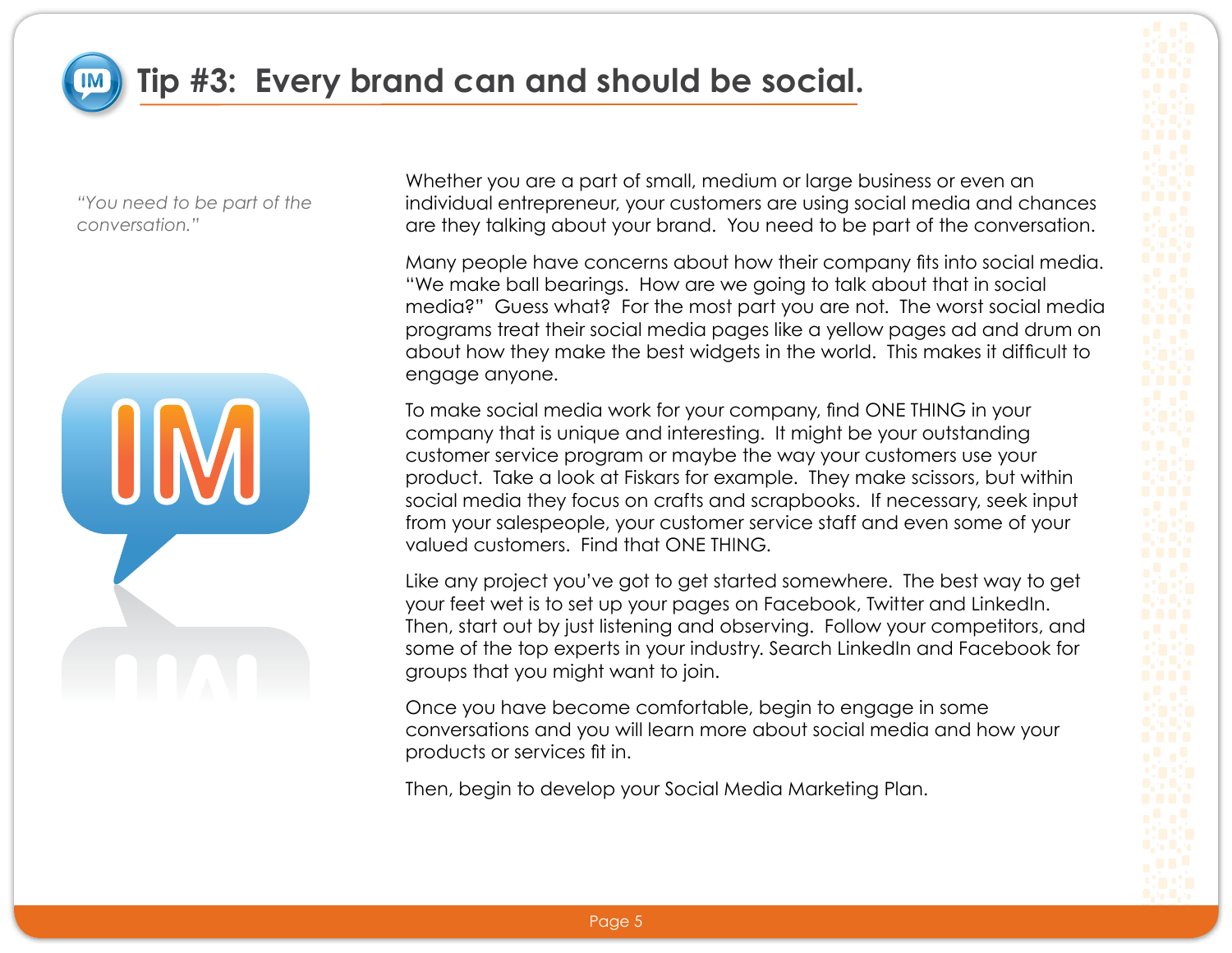# **Tip #4: DANGER! Social Media can be hazardous to your business.**

**1**<br>
... you c<br>
responsi<br>
reasona<br>
to your *d*<br>
follower *… you do need to take responsibility to make reasonably fast responses to your customers and loyal followers.*



Facebook can be a very valuable business tool, but it can do more harm than good if not used properly. The single biggest mistake that we see small to medium sized businesses make, is putting up a page without first establishing a clear objective and assigning specific responsibilities within their company.

Social media is by its design "social", and meant to be interactive. Facebook for example, is not a place to put up a static "brochure". Do not underestimate the time and effort needed to be successful in social media. If a customer posts a question or comment to your site and it goes unanswered for three days, you are doing more harm than good.

The online world we live in today requires fast response times. The world has become accustomed to instant gratification. We expect our emails to be immediately responded to. We'd like our Skype call to be answered. What do you mean you're not online to reply to my IM or my Tweet?

We're not saying that you have to monitor your pages every minute of the day, but you do need to take responsibility to make reasonably fast responses to your customers and loyal followers. Remember to be considerate of your followers and deliver timely and valuable content and responses. Be consistent and you will be rewarded.

Social media is a tremendous and exciting opportunity, especially for small businesses. But, make sure you have a well thought out plan and the resources needed to execute it before you jump in.

Woody Allen once said, "eighty percent of success is just showing up". If you can't commit to showing up, don't get in the game.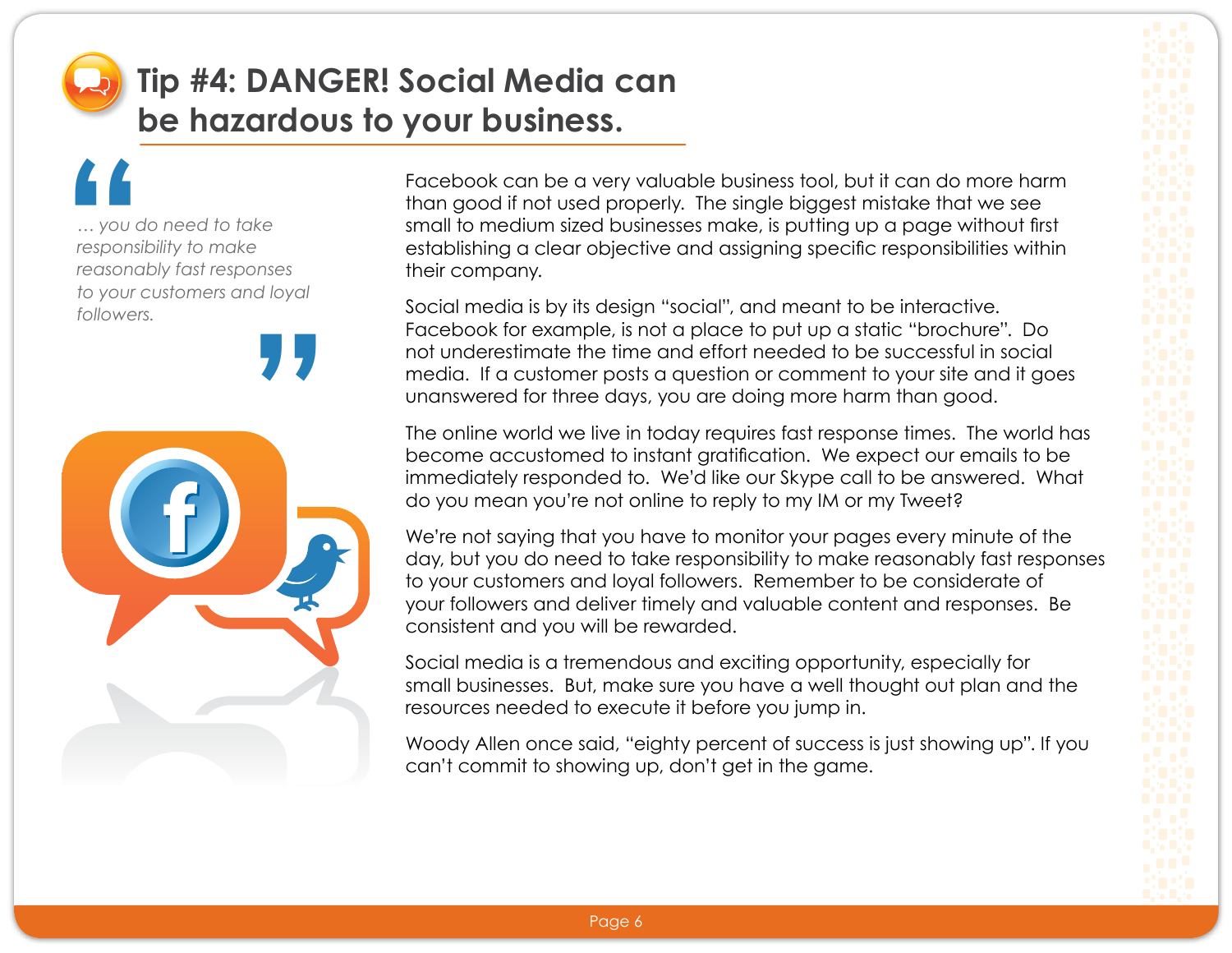

# **Tip #5: Your e-Marketing Strategy evolves around keywords. Lots of them. Like 300.**

*"You'll go a lot further in optimizing your strategy with more keywords."*



Most people know what keywords are. They're the words that you try and integrate into your web site, pay-per-click (PPC) program (Adwords) and other marketing efforts.

But how many keywords should you have?

Most small companies have anywhere from 5-50 keywords.

But did you know that keywords best practices suggest a minimum of 300 keywords, and many larger companies have literally thousands?

Why? There are three big reasons.

First, people search for things differently online. The way that you and I search for things may be different. You may say "online marketing tools" while someone else may say "web site marketing tools", etc.

Second, your content on each page of your web site should be closely alianed to specific keyword aroups. Learn the difference between "broad search", "phrase match" and "exact match."

Third, there are big benefits towards having "long tail keywords". Long tail keywords are phrase types that are generally 3, 4 or 5 words long. Often times a word like "Internet Marketing" has lots of competition and becomes very hard to rank for. However, a key word that says "Denver Internet Marketing Companies" may have less traffic but a more qualified buyer.

So, how many keywords should you have? Only you can answer that, but keep in mind that if your web site is growing (and we suggest that it should), take the time to build better content and landing pages (more about this later) that tie into specific keyword groups. You'll go a lot further in optimizing your eStrategy with more keywords.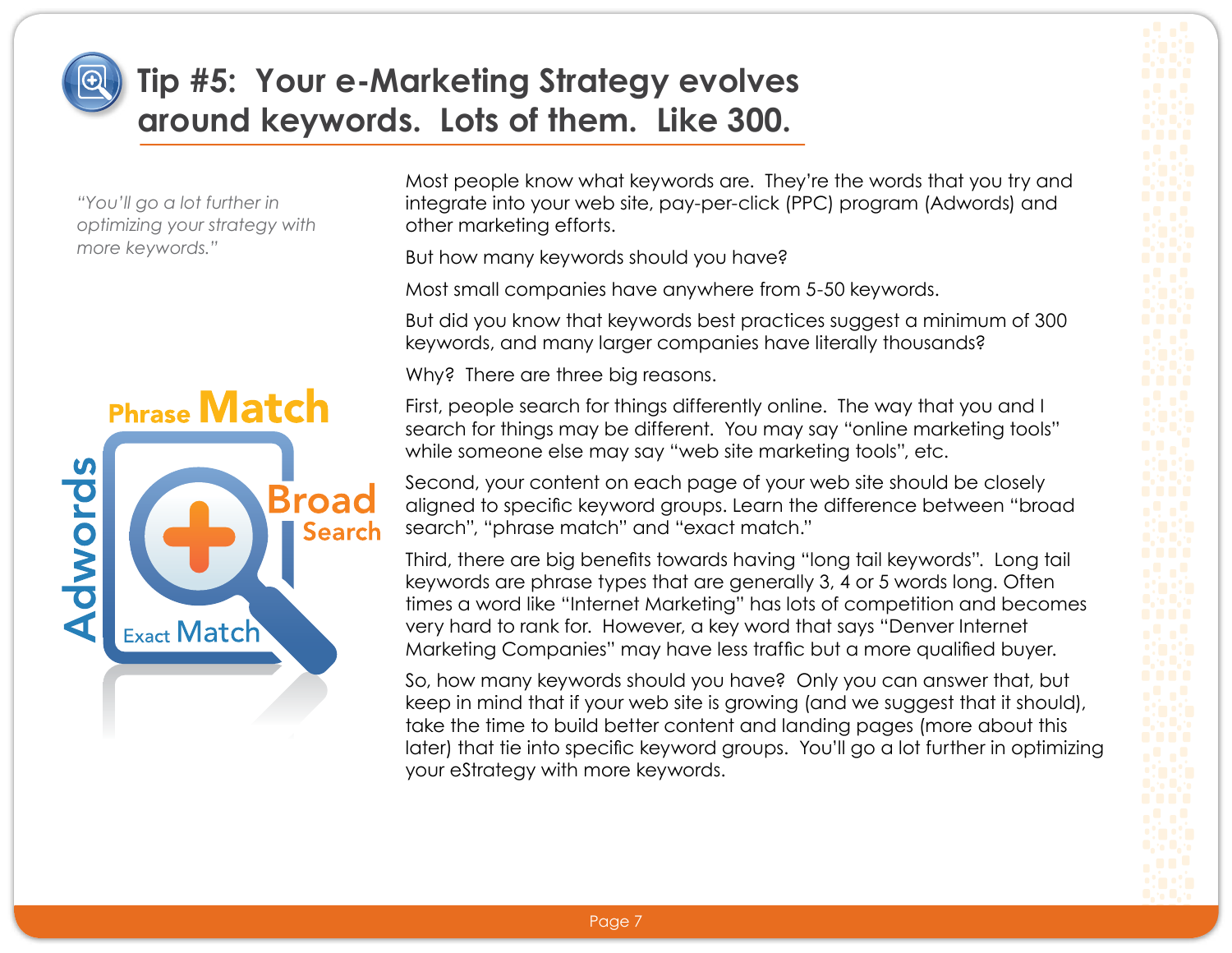

### **Tip #6: Start a blog this week.**

**A**<br>Blogging<br>an incre<br>content *Blogging helps create an incredible amount of content.*



Starting a blog is one of the most critical things you can do for Inbound Marketing and your eStrategy.

Blogging helps create an incredible amount of content, and you can build a great following over time that is perfect for your business niche.

Blogging and participating in blogs can seem daunting, but it shouldn't be. Here are some tips to help you be better blogger:

- Come up with a good blog title
- Work your keywords into your blog for strong S.E.O. opportunities
- Look at your blog as an excellent way to generate traction for your long tail keywords (keywords that are 4, 5 and 6 words long)
- Imbed photos, logos and videos into your blog whenever possible
- Develop a list of 25-50 blog topics so you're not always scratching your head for blog ideas, especially when you get busy
- Your blog articles should be just 200-400 words.
- Break up longer blog ideas into several blogs
- Use bullet points and lists. People scan until they find what they like
- Blog a minimum of 2 to 3 times a week
- Share the company blog responsibility with other employees, or even consider outsourcing the function (but don't outsource a personal blog)
- Analyze your results. See how your keyword ranking improves over time

If you blog consistently, you can build a lot of new indexed pages about your company and category. Two blogs a week will generate over 100 pages of new content a year, and 3 blogs a week will build even more.

A well-written blog that uses the right headings and keywords can have a significant effect on your search engine optimization (S.E.O.) efforts.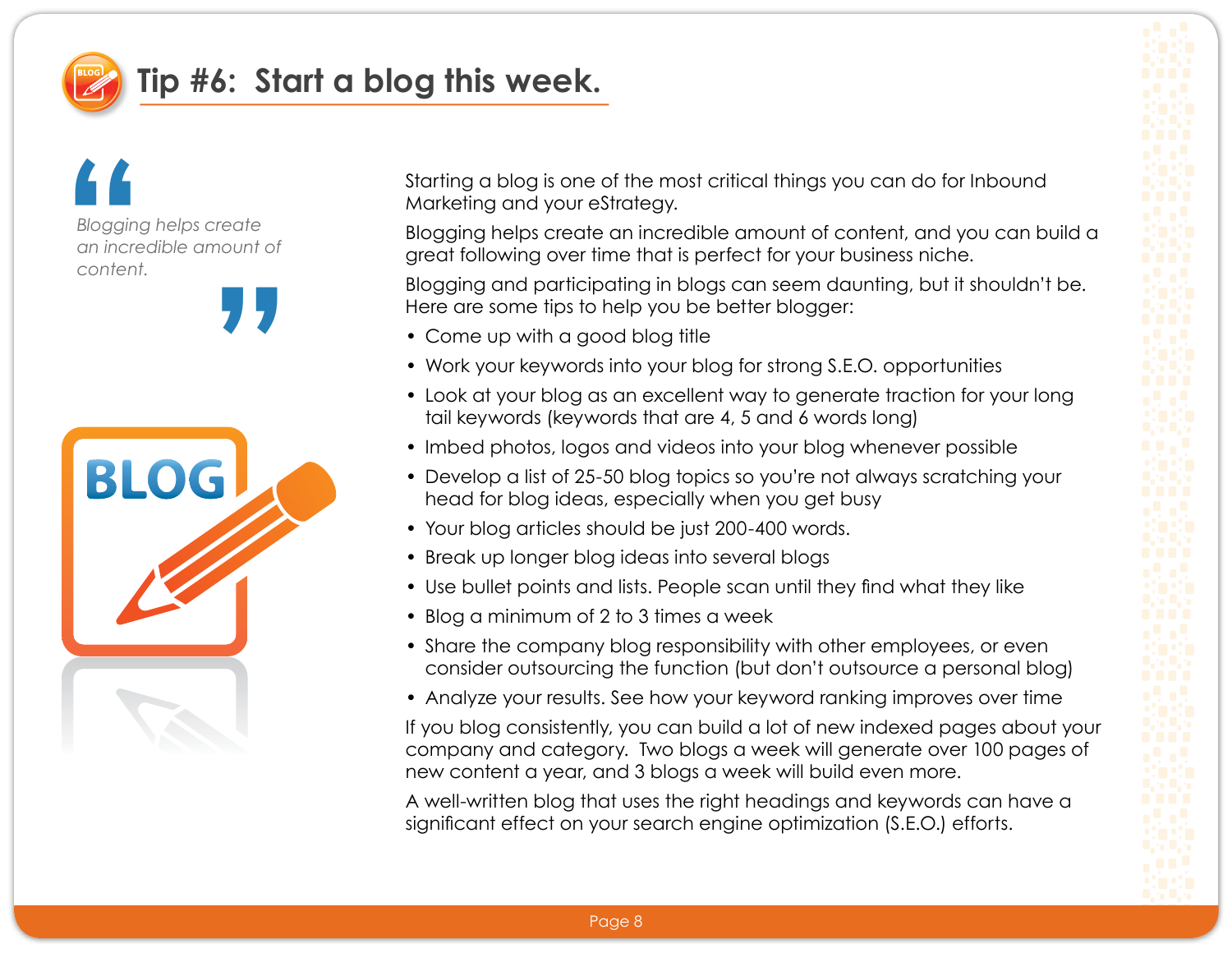

### **Tip #7: Facebook is not just for friends.**

*"By 2010, Facebook grew to over 350 million users."*



Facebook is currently the dominant social networking site. Although Facebook started as a web site for students, it has grown well beyond that and is now a highly effective business tool. It's important for marketing, customer service and connecting with your customers and prospects.

Facebook's fastest growing segment has been users over age 35 and recent reports indicate that the 35 to 50 age group has become bigger than the 18 to 24 age group.

Why is Facebook so important? Quite simply – reach. By 2010, Facebook grew to over 400 million users. Growth in the last half of 2009 was astronomical; over 500,000 new users per day!

Take a look at few great pages on Facebook like, Levi's, Victoria Secret, and Sony, to get an idea of the presence and the design that top brands have.

#### **Consider these points and how they can positively impact your bottom line:**

- Facebook provides the opportunity to build, nurture and strengthen relationships with your prospects and clients.
- Your customers consume content differently today. Facebook makes it easier for you to share content, reach interested buyers and build trust.
- Facebook, used properly, helps establish you as an authority in your field through creating a community of fans for your business.
- Facebook can raise your visibility and drive significant traffic to your web site and blog.
- Link your blog and Twitter accounts with Facebook applications.
- When customizing use unique content; don't just replicate your web site.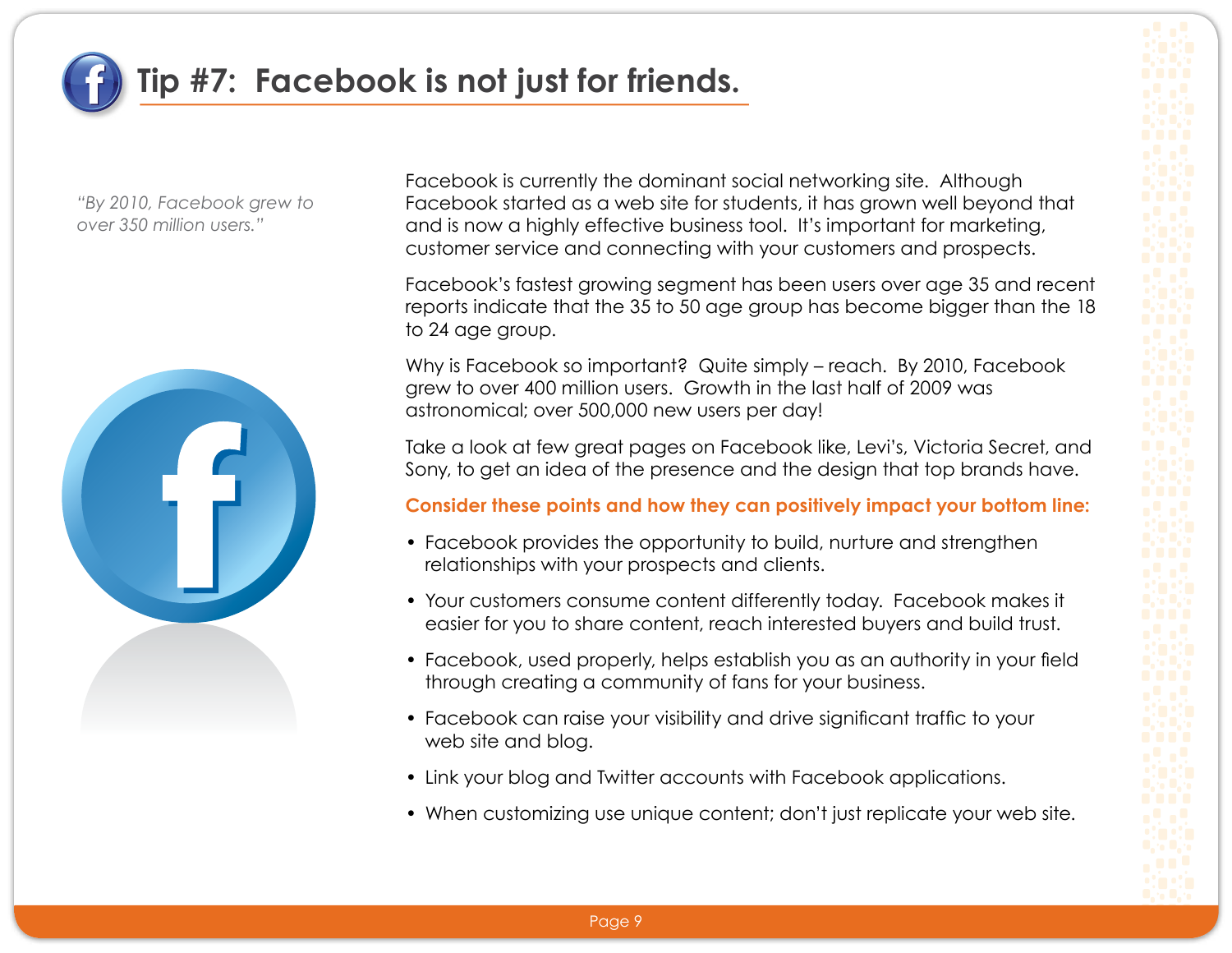

### **Tip #8: Why you should be Tweeting**



TWEI



Consider this. At the beginning of 2010, Twitter had over 100 million users. Can you afford to ignore a social media site that has over 100 million users?

**So take a fresh look at Twitter and consider these points:**

- You'll get to personally hear and feel what people think about your company, your industry and about you.
- You'll find Twitter useful at building a customer-centric organization.
- You'll have the chance to turn prospects into customers. That should impact your bottom line.
- You'll have the chance to turn semi-loyal existing customers into loyalists, even evangelists for your business.
- You'll find there are many smart people out there with good ideas. Twitter is a great place to test ideas, get feedback and improve upon ideas.
- Social media success comes from being honest, open and generous. Your followers will appreciate your presence on Twitter and this alone can produce high returns for your business.
- Twitter is a great place to reward and motivate your prospects and customers with special, valuable offers.

With Twitter, you'll be one big step ahead of your competitors. Unless of course, they get there before you.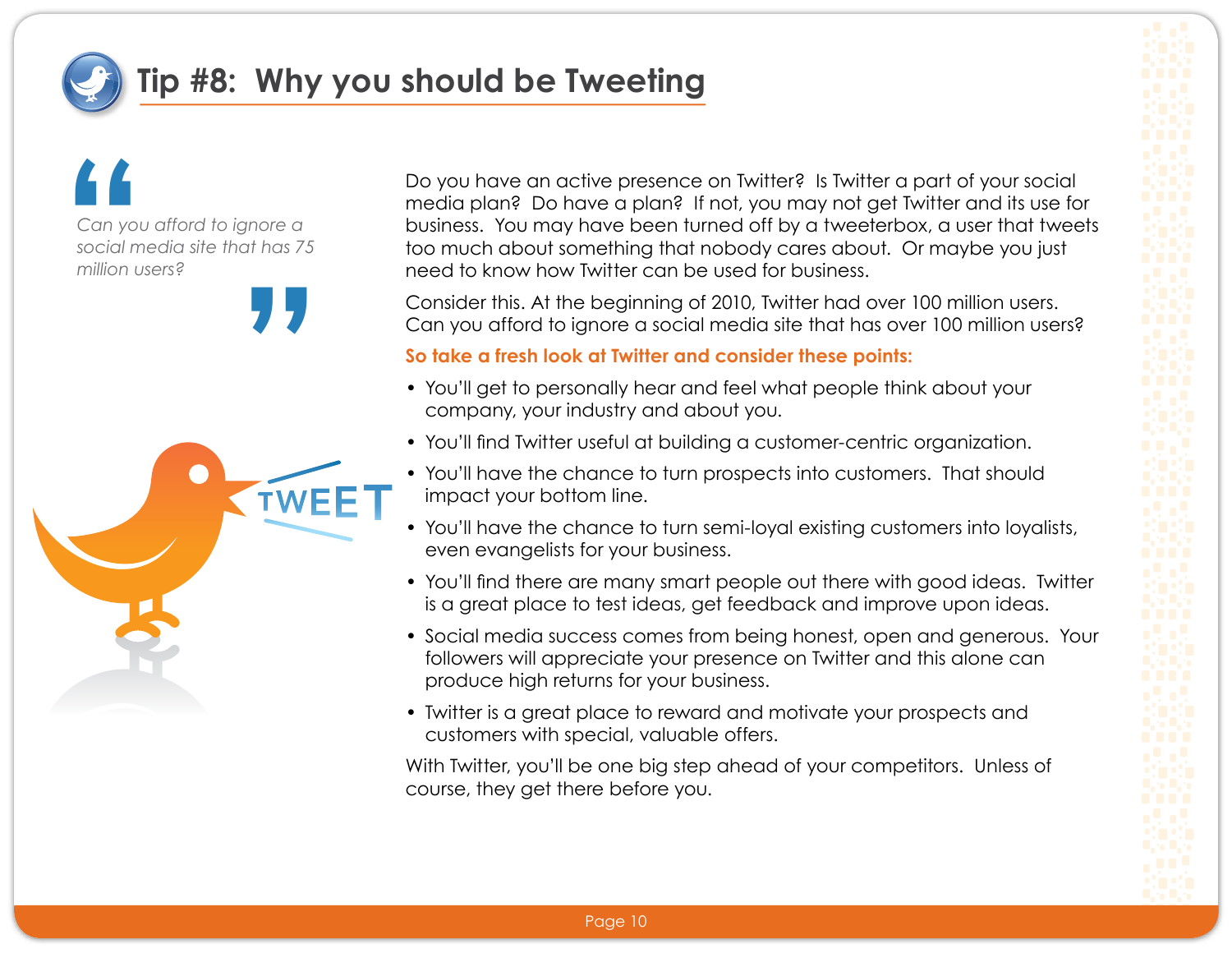

### **Tip #9: YouTube - a channel for conversation starters**

*"Keep your videos short. Three to five minutes is great."*



YouTube is currently the 4th biggest web property in the world. More than 100 million videos are viewed each day, making it the most popular video site on the Internet.

Content on YouTube is no longer just about stupid pet tricks or amateur comedians (although some of these are really funny). You will now find lots of news, "How To", "Expert Interviews", and lots of funny commercials.

YouTube sign-up is free and you can establish your own company TV channel. Once established, you will want to create some great video content. You don't need to hire a professional video team. Most modern video cameras provide excellent quality and many successful videos have a bit of homemade look to them. You can match the style to the culture of your company. Remember, the content is what is most important.

#### **Here's some ideas:**

- Create a few discussion videos with customers. Get them to talk about your business and how your product or service solved a problem. Don't make it too much like a testimonial, but rather have them share information that would be useful to others.
- Expert interviews are great. Choose an industry expert or other credible person to discuss areas of interest to your customers. Again, don't totally focus on your products. Soften up the selling and provide useful viewer information.
- How-To Videos provide great content. You should build a library of these that your viewers will find interesting and helpful.
- Keep your videos short. Three to five minutes is great.
- YouTube now has a feature to allow you to add captions and clickable areas to your video. Use these to link your videos together.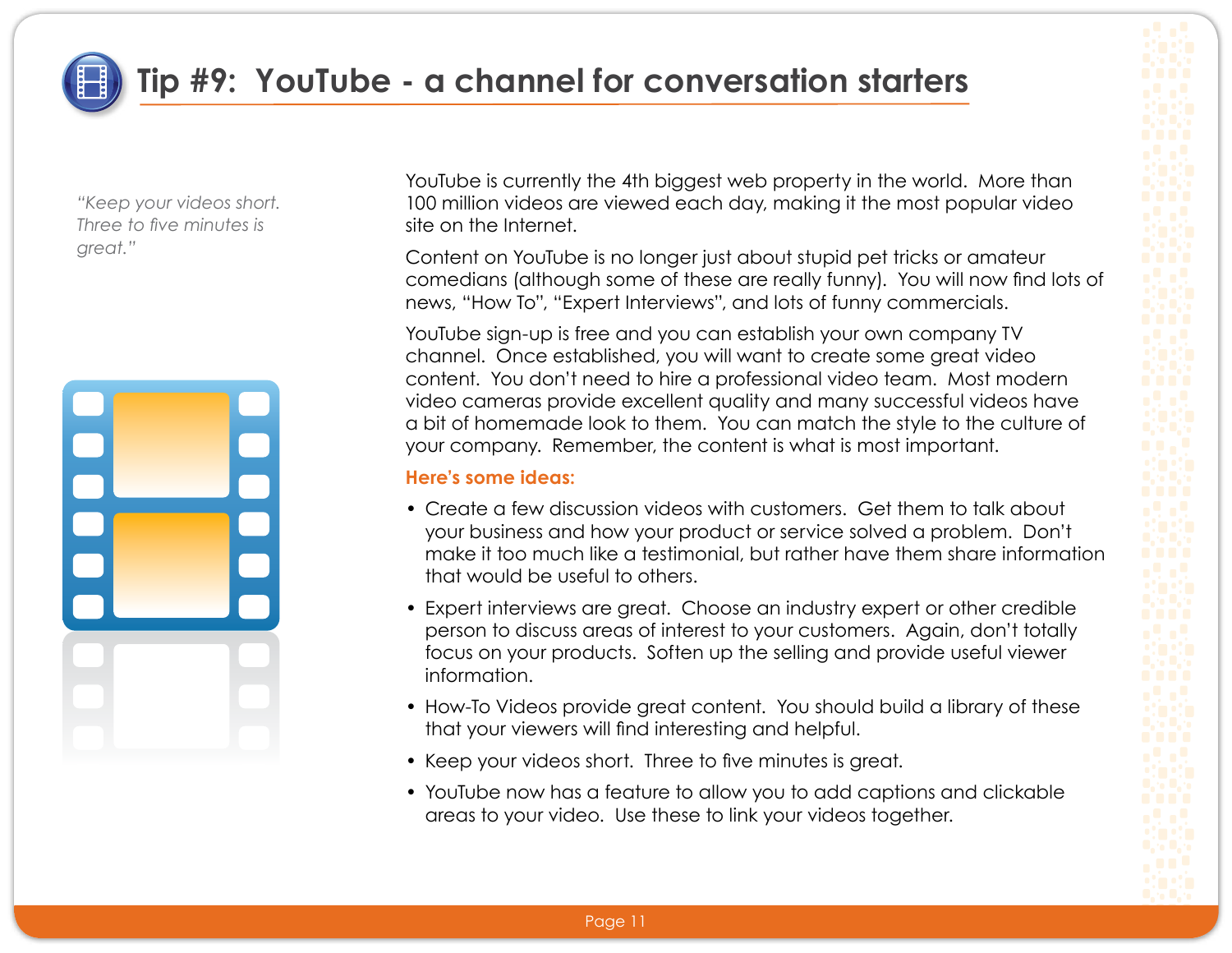

### **Tip #10: Work the LinkedIn trail.**







LinkedIn is a web site for professional social networking with over 60 million members. While Facebook has more of a casual and broad base of users. LinkedIn is all about business.

LinkedIn allows you to search its database and find people at specific organizations.

There are over 250,000 groups on LinkedIn. Group participation and the ability to form your own group can provide high returns for your company.

**Here a few things to consider when working with LinkedIn:**

- Join a group. Start by joining a couple of groups and study them for a while. By participating and providing useful interaction and not shameless self-promotion, you can gain valuable contacts.
- Start you own group. It's quick, easy and best of all, FREE. You might even form a group for your specific company or brand. There is little downside and considerable upside potential.
- LinkedIn Answers. This Q&A feature within LinkedIn can help establish you as an expert. Over time, this can result in considerable traffic for your web site and blog.
- Don't try to answer every question. Answer questions in which you can provide useful and valuable input. Quality trumps quantity.
- LinkedIn will automatically put your company name in the answer, so don't duplicate by including it within your answer as this will come across as self-promotion.
- The user that asks the question gets to select which user gave the best answer. LinkedIn uses this over time to establish your authority so always have a goal of winning the "best answer".
- Take a soft approach to self-promotion and always try to provide value to the other users.

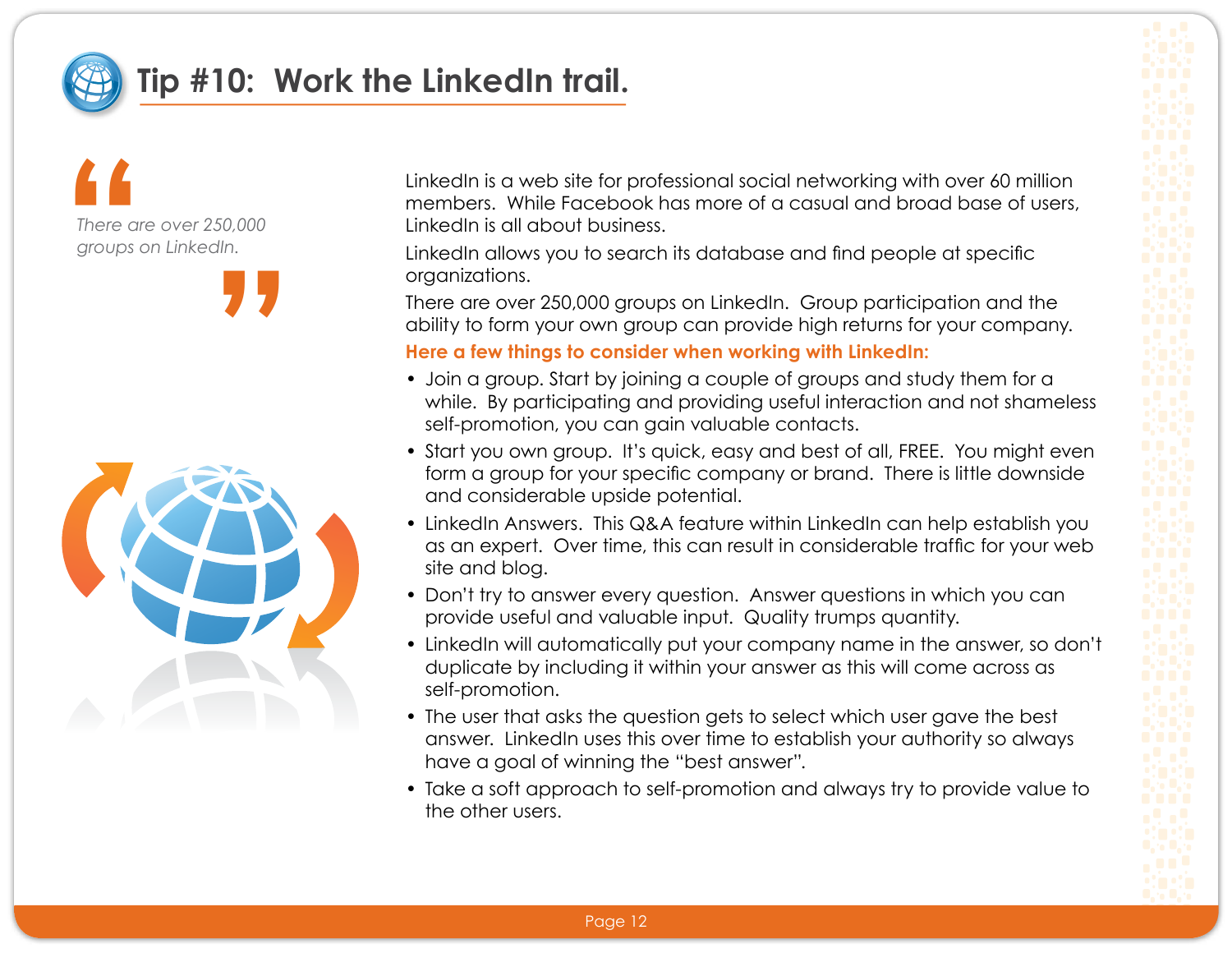# **Tip #11: eMail Marketing Still works. But you have to be consistent and have the right tools**

*"HubSpot recently reported that business blogs average 12 times more subscribers by email than RSS."*



HubSpot recently reported that business blogs average 12 times more subscribers by email than RSS. The fact is that people are still more familiar with email as a means for receiving news. Email is still relevant and should be a part of every social media plan.

If you are doing email marketing right, the recipient is telling you they want to communicate and they want to do it by email. It simply becomes another way in to engage with your loyal followers. It's another way to provide them with valuable information and remarkable content.

#### **Here are a few hot tips from a leader in the business, Mail Dog:**

- The 'from' field is one of the first things your subscriber will see, so make sure it clearly states who the email is coming from. A good way to test whether your 'from' field is effective is to ask yourself, 'will the recipient recognize the 'from name' and/or 'from email'? This will increase your open rate.
- 35% of readers cite the subject line as the main factor in determining whether they would open the email. Keep it short and show value in the first two words like, "Top 12", "6 Actions", etc. Get creative.
- If you want your subscribers to do something, give them a reason. Explain to them the who, what, where, when, why, and how. Do it well, and they will be compelled to click to your site.
- When your customers click on an email link, be sure that the landing page matches the copy. For example, if it is a "click here for more information" about a specific product link, land on that page. Don't send your customers to your home page and expect them to search for the page they want.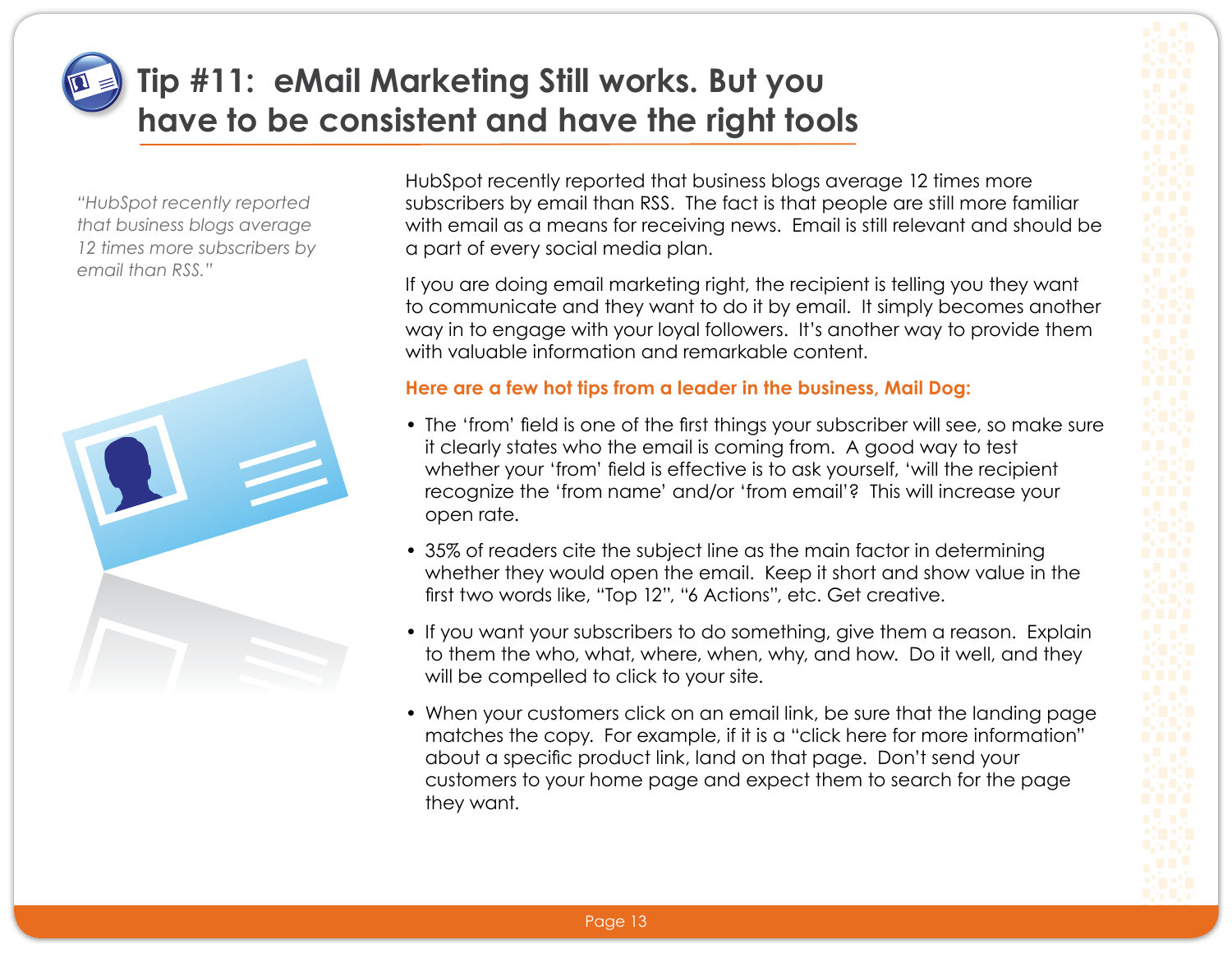

# **Tip #12: Don't forget that PR is part of the mix.**



*You should engage in online* 

Traditional P.R., as we know it, has changed dramatically in recent years.

The consolidation of traditional media outlets and the new financial dynamics of mainstream media makes it harder and harder to get coverage. Newspapers, consumer magazines, radio networks and trade journals are fighting for their lives.

In its place, there is a new online landscape of blogs, message boards, social media, video sites, micro blogs (Twitter) and podcasts that has created a new world of opportunities for businesses of all size.

#### Here's what you need to know.

- You should engage in online public relations is some form, every day. Start and make blog entries (at least twice a week), pitch an article or an idea to an editor or a blogger, make comments on someone else's blog, make a Twitter tweet, join a user group and participate – just do something!
- Today's P.R. focus really benefits small business, because for the first time ever, you can consistently create a buzz and be part of the conversation.
- Try and be relevant and somewhat brief. Include photos, videos and logos in your posts and entries. Use bullet points, and don't pontificate. We encourage you to develop videos and podcasts, but make them short (1-4 minutes instead of 10 minutes).
- Google and other search engines reward fresh content, and public relations has always carried a credibility factor not found in advertising. You'll be surprised at how a long-term strategy of public relations and content development will help your rankings.

If the thought of this seems overly daunting, consider sharing or giving this task to someone in your company, or outsourcing the work.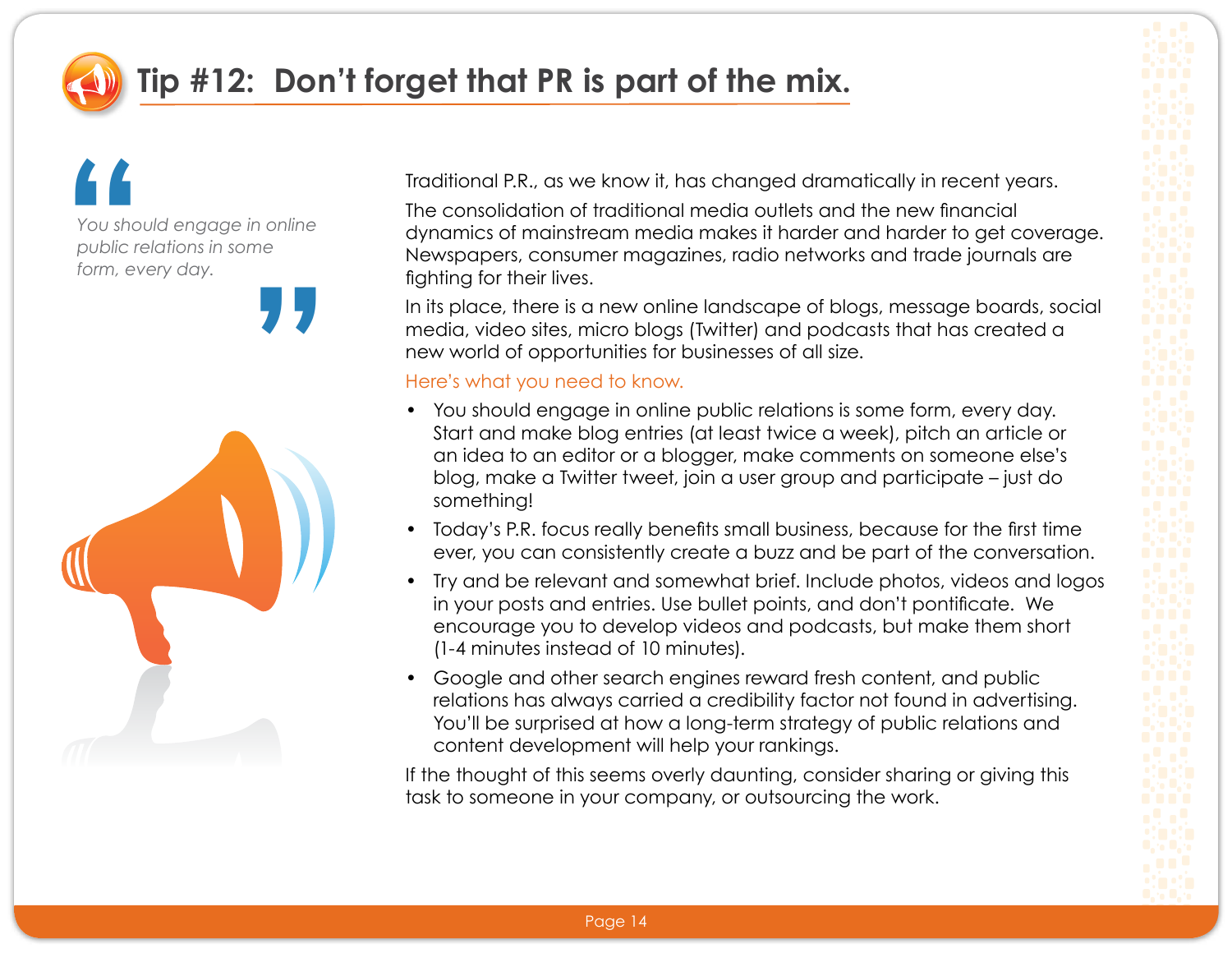

# **Tip #13: Always monitor what is being said about your company**

*"You should also monitor key employee names, competitor names and keywords."*



Chances are good that people are already talking about your business on the web. This is all the more reason to have a social media marketing presence. You want the ability to know about these conversations, whether positive or negative, so that you can respond accordingly. You don't want to get caught off guard. Things can move very fast within social media circles.

There are many tools for monitoring. Start by searching for your name, business name, and product names. Subscribe to the search results by RSS and check these feeds once or twice a day. You can also use Yahoo Pipes to look for keywords appearing on many popular sites. Other sites to monitor include:

- Delicious
- StumbleUpon
- LinkedIn Answers

You should also monitor key employee names, competitor names and keywords.

It's also great to find compliments about your company or products. These can be used like testimonials and references and you should certainly value each of them. Include them on your web site and in sales collateral when possible. You can also save them in your account on Delicious. You might even find them to be useful in your blog posts.

Even though monitoring can be very time consuming, it's very important. In our opinion, it's extremely valuable to monitor at least a couple of times a week. If you don't have the time or resources to do it in-house, then by all means explore subscribing to paid monitoring services.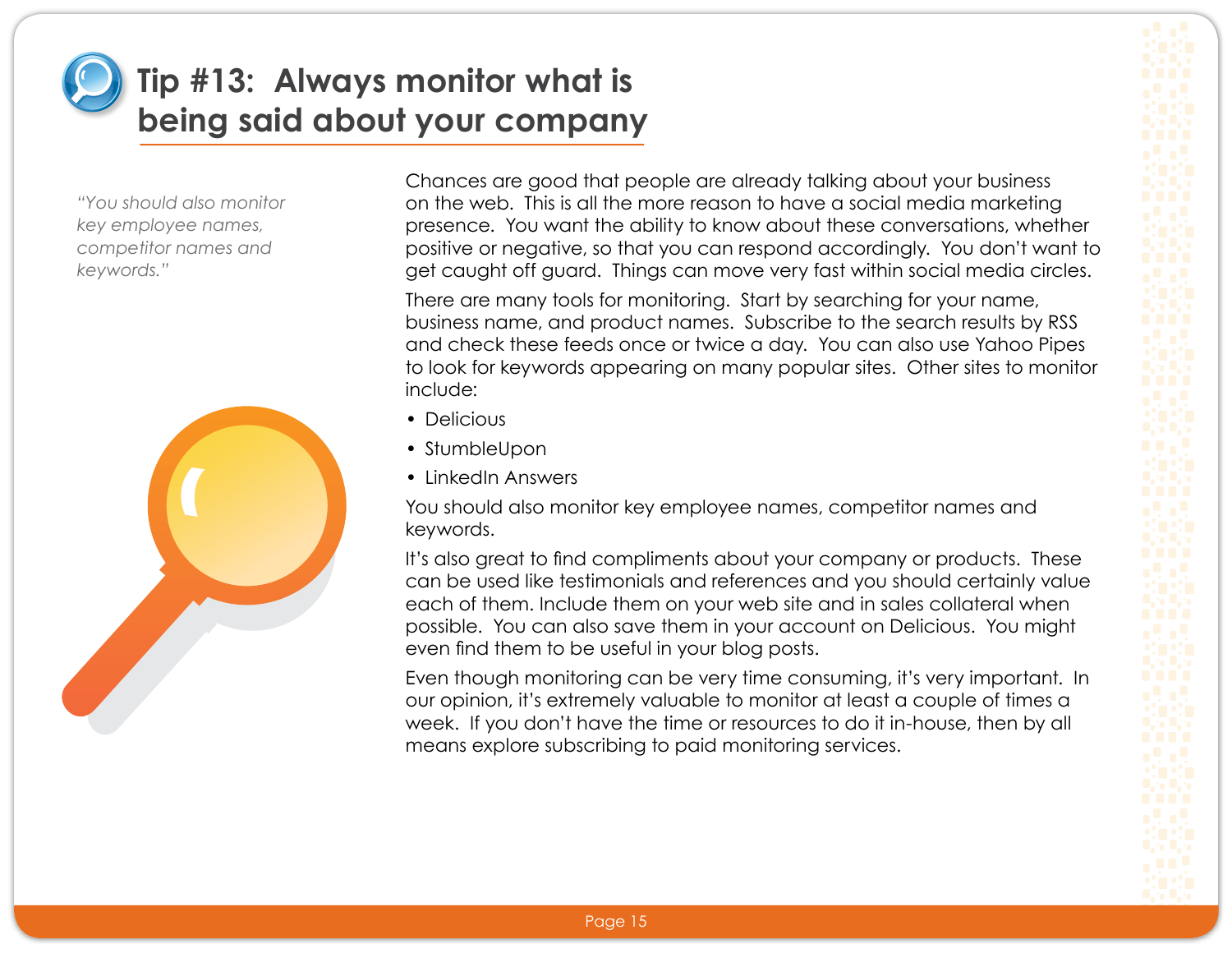

# **Tip #14: Use Pay-Per-Click Campaigns (PPC).**

Even the<br>
Even the<br>
search t<br>
about Y *Even though Google accounts for about 66% of search today, don't forget about Yahoo and Bing.*





When you are first starting out, you will have little chance of ending up on Google's first page because your site will need time to build its authority with Google. Using PPC can be a great alternative for several reasons.

First, you can launch a PPC campaign even if you only have a modest budget. Secondly, PPC provides many ways to test which keywords drive the best traffic and which content and ad copy converts the best. Google's tools in this area are quite good.

Another huge advantage of PPC is that you control where the user lands on your site, versus organic rankings in which Google makes that decision for you. You should always create a targeted landing page for each PPC ad. Remember you are in control of this landing page. This is your big chance to make it very clear what you want the user to do when they arrive at this page. Further, you can test not only the ad copy itself, but the landing page conversion rates.

You must monitor and track your PPC efforts in order to make the most of your marketing dollars. Research shows that optimizing for post-click conversions can keep your costs down and increase your ROI. Be sure to look beyond just the ad copy and keywords.

Even though Google accounts for about 66% of search today, don't forget about Yahoo and Bing. Yahoo accounts for about 17% and Bing accounts for 11% of search volume. As with Google, Yahoo and Bing results can be measured and the ROI determined, so they can still provide excellent results for some businesses.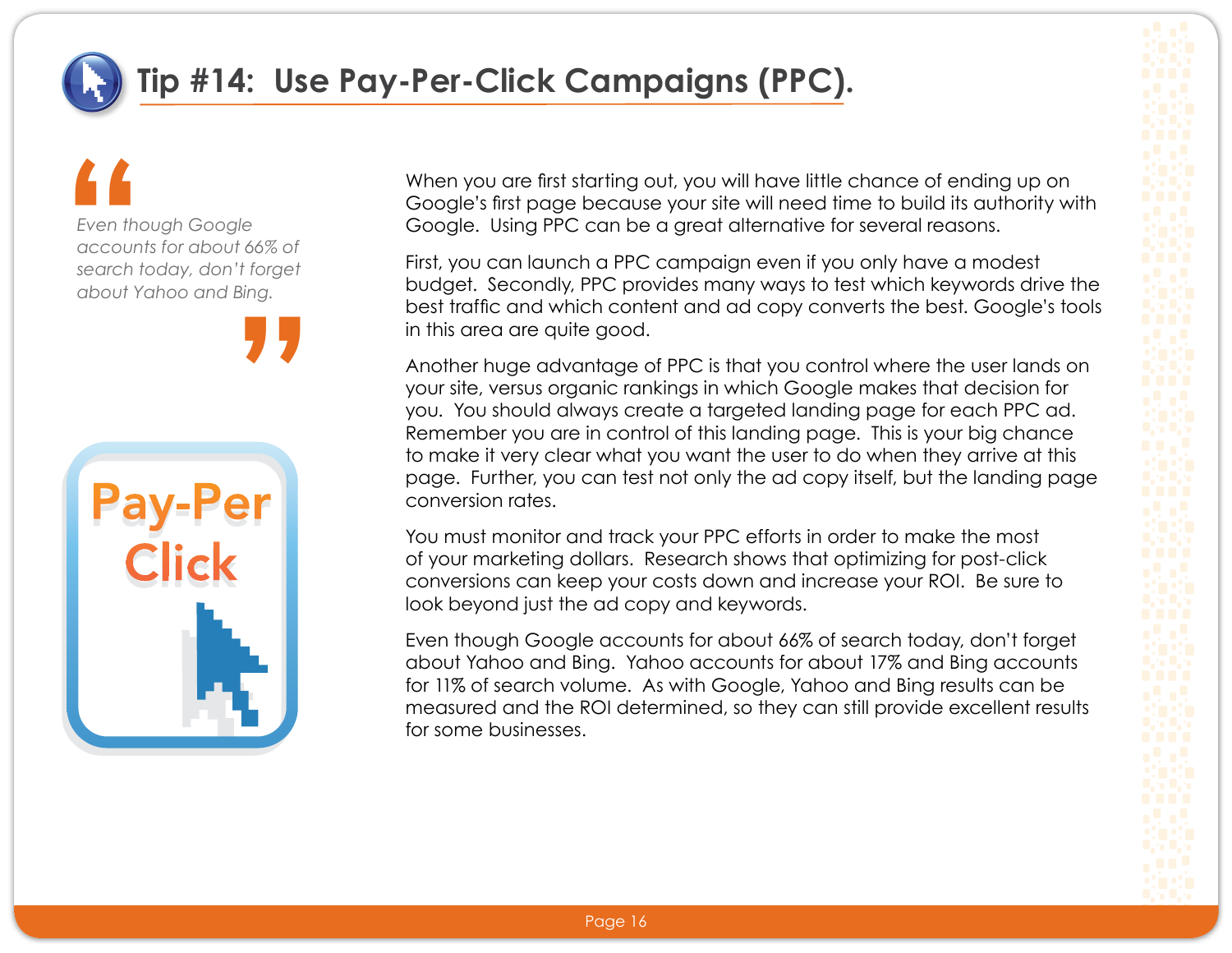

### **Tip #15: Content is king. Here's how to build more.**

*"Either write something worth reading about, or do something worth writing about." - Ben Franklin*



Building relevant content for your web site and other online activities is a very important element of an eStrategy.

That's because more content and web site pages provide search engines with more search terms to find, and also because creating great content helps build more inbound links, which many people believe is the highest consideration in the top secret Google algorithm.

But how do you effectively build more content?

For one, adding pages to your web site can be a big help. But the way you structure those pages is a huge determining factor. In general, you should tie specific pages into specific keywords and groups of key words. You also need to make sure that the metadata is also consistent within the framework of each page (i.e.: page names, headers, copy).

Adding a blog is another great way to build content. Most blogging experts suggest blogging at least 2 - 3 times a week. Tying your blog into specific keywords and topics is very important, much like crafting additional web pages. Your specific blogs should be shared on social networking sites, including sites like Digg and StumbleUpon.

Finally, consider creating several new landing pages tied directly into your key words and PPC campaigns.

Finding an effective Content Management System (CMS) that allows you to add web content from any online connection and distribute it to social media and bookmarking sites without the help of your I.T. team can be a great way to affordably add content.

And always try to create remarkable content, because your chances of generating inbound links to your web site through alternative channels greatly increase when you actually write something worth reading.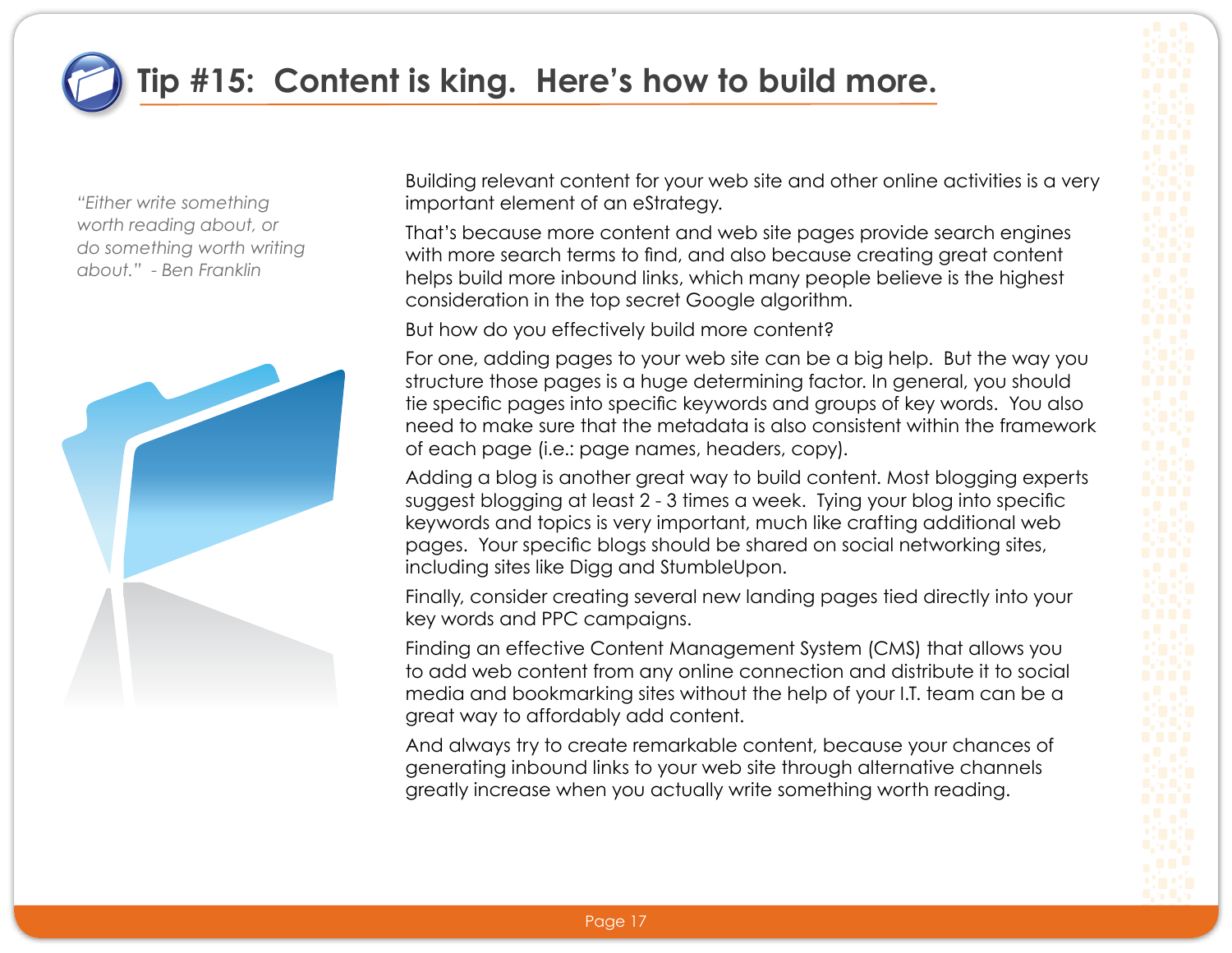

# **Tip #16: Don't fall in love with your products.**



My number one tip for web site design and content creation is - DON'T SUCK! That's because most websites suck. Really, I'm serious. But, that's not a bad thing actually. I look at it as an opportunity, because it's not that difficult to not suck. This will go a long way towards differentiating yourself from your competitors.

Don't fall into the trap of constantly writing about your products, which is largely the cause of ineffective marketing today. Avoid all too common, jargon laden, product messaging, like "integrated approaches to the challenges of the global marketplace" that are built with "cutting-edge technology" and serve "top worldwide clients". Not only does this not differentiate you from the marketplace, it doesn't help your customers.

The average person searches Google 12 times a day. They are researching and looking to solve a problem or fill a need. Essentially, they are looking for help. Establish your web site as an authoritative source. Your buyers will naturally gravitate to your site once it is rich with valuable information.

You normally have 3 seconds to convince visitors to hang around. Rather than have them wade through your "mission-critical applications", provide them with useful information about how your products solve their problems.

Take the time to really listen to your customers. Understand the problems they face that you can solve. Then you will be able to write your content in a fashion that uses their words, not your own. You'll be able to really give them the information they need to make the choice to do business with you.

Good content respects the visitor's time and attention. Give them something great in return and not a bunch of buzz words.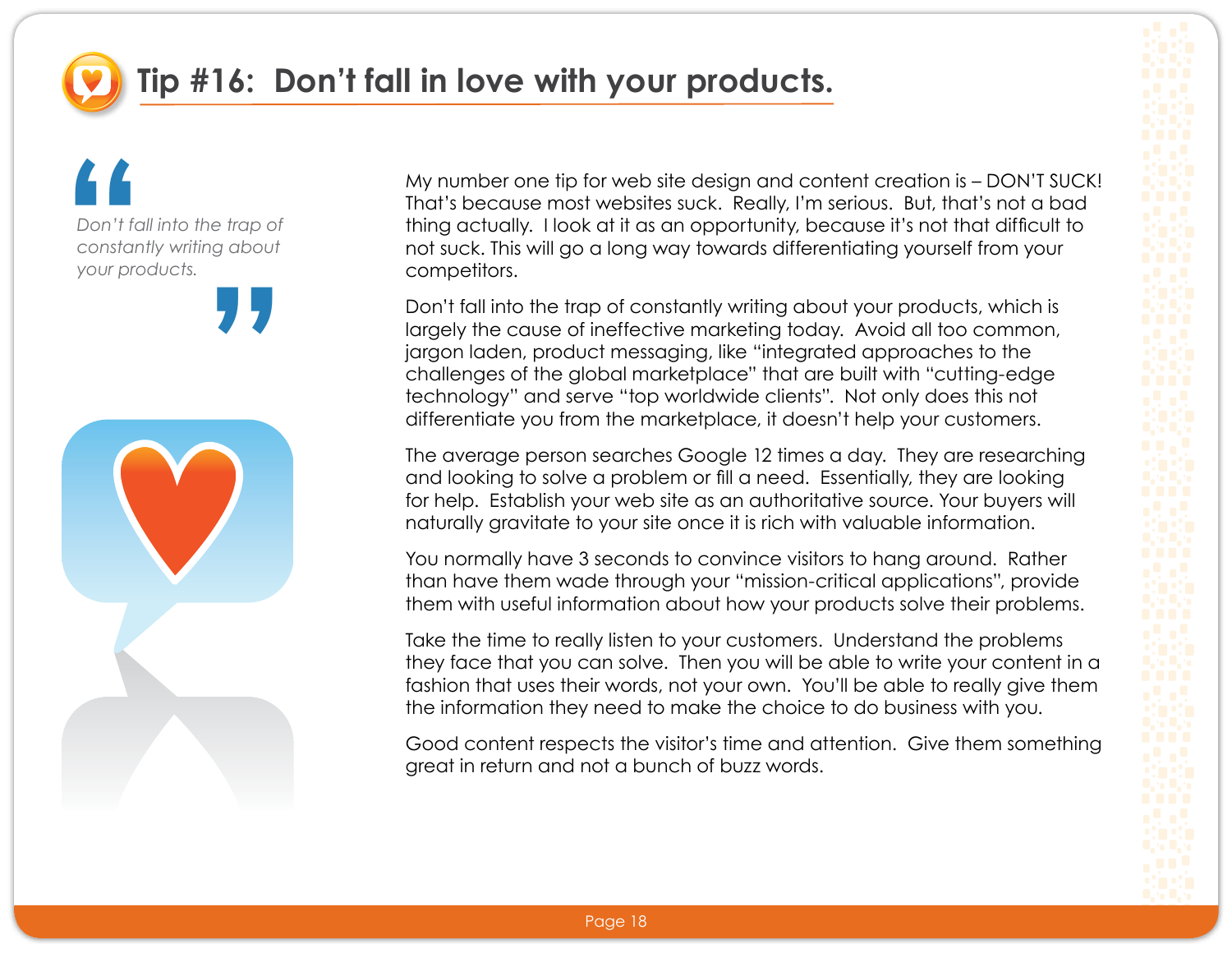

# **Tip #17: Link building is not for fences.**

*"The single most effective way to get links is by creating remarkable content…."*



Google uses a proprietary algorithm to decide how your web site will rank with regards to certain keyword searches. The exact algorithm is as closely guarded as many of the CIA's top secrets.

Some experts say that inbound links (links from other web sites to your web site) account for close to 70% of the equation. While the exact percentage is really not important, what is important to understand is that links, as they pertain to the domain name and its individual pages, can be even more important than the page's content.

So, how do you get them?

The single most effective way to get links is by creating remarkable content that users will find interesting and valuable. This is best accomplished by using your blog and a good social media plan.

While there are many other important details that need to be considered about links, such as the quality of the link and the use of anchor text with links, it is most important to know that there are no real short-cuts or secrets here. It's mostly a labor intense process centered around creating and distributing great content.

Using "anchor text" with links is a good practice, as it helps the search engines understand the relevance of the page you are linking to. Whenever possible, use keyword phrases as your links, rather than your site's home page URL or "click here". For example, instead of saying "click here", say "portable widgets" with the hyperlink.

Now, we'll give you a quick word of caution about links. Stay away from link farms and questionable quick fix practices, as they may do more harm than good. You might find your rankings going down rather than up, or worst, you might get banned by Google.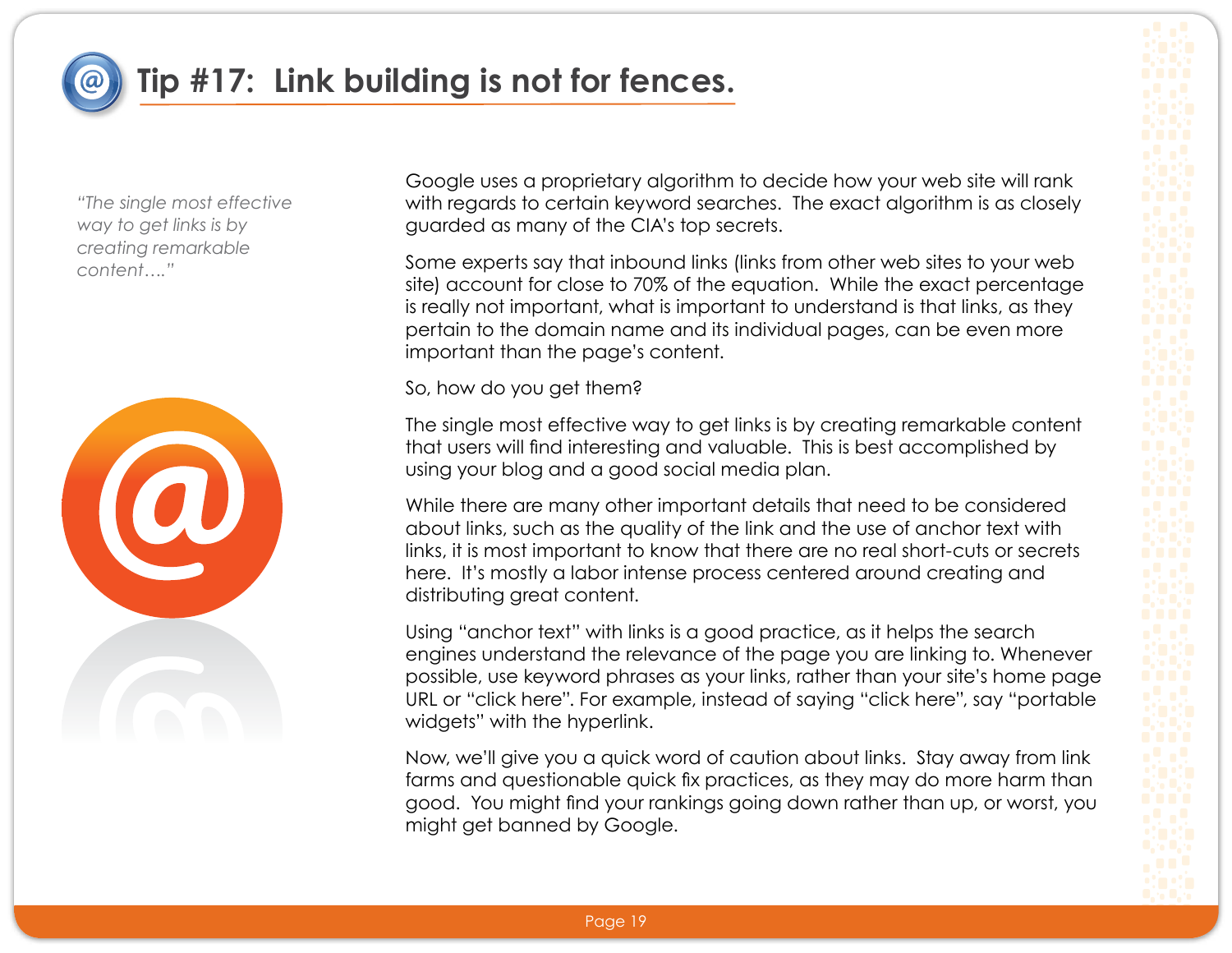

### Tip #18: Give first to get later.



This seems to work well in our personal lives, but in our business? Well, yes, you do have to give to get. Let me give you some examples.

Let's say you want to turn your static web site into something more interactive. You want to build a community of people interested in your product or service, or you want to sell something online. How do you gather your prospect's contact information, and keep them coming back to your site?

One of the best ways is to give them something. Developing fresh, innovative content is one way to do this. And distributing the content through a variety of avenues, such as blogs, blog responses, eNewsletters, email programs, white papers and eBooks helps you reach people you probably wouldn't have without it.

And speaking of white papers, they may not be the best choice anymore. Often times white papers are outdated and many people perceive them to be boring. Once downloaded, they do not always serve as a very good catalyst for further interaction.

Instead of doing a white paper, how about creating an eBook. And, in order to get the valuable eBook, people fill out a form, so you can collect prospect data in exchange for giving something valuable. So, you see, you have to give first to get.

Additionally, the eBook can be sliced and diced into a variety of blogs, tweets, eNewsletter content, emails and more.

Do you know how to do something really cool within your business? Do a YouTube video. Distribute information about it. Give to get. It's a simple principle that goes a long way with your Web 2.0 eStrategy.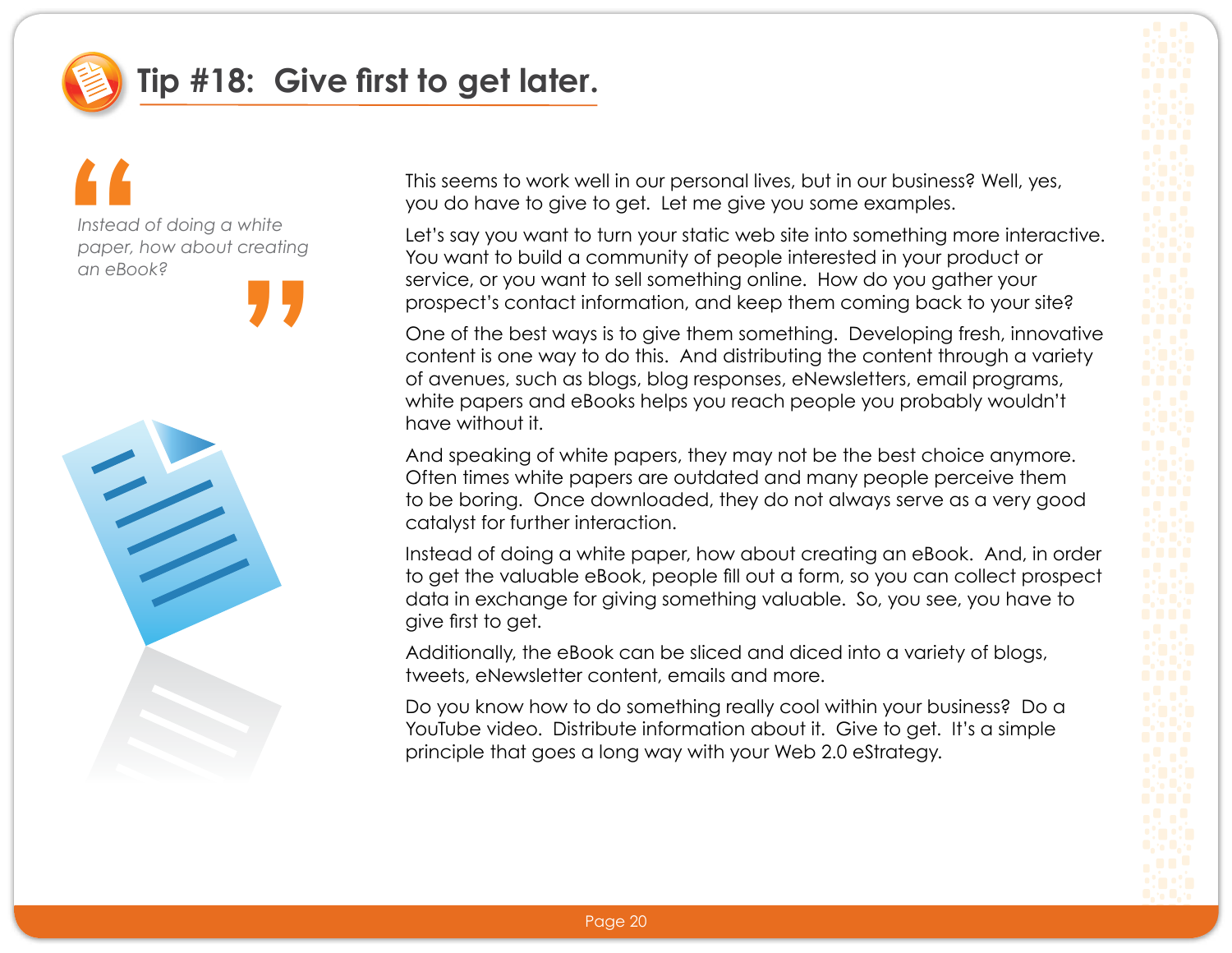

## **Tip #19: Google Alerts and Google Reader.**

*"Ever been around that person that knows it all? With these two tools, that could be you."*



Most businesses know about Google AdWords, but not so many know about two other impressive tools from Google. One is called Google Alerts and the other is Google Reader.

Google Alerts (www.google.com/alerts) lets you select certain topics and monitor web activity on these. For example, you can select your industry, specific search terms, competitors and even your name.

Using Google Alerts is an excellent way to keep on top of the latest news, as well as following late breaking news. It can help you with blog ideas and creating your unique point-of-view on current news. You can even control how often this news is collected and delivered to you via e-mail.

Google Reader (www.google.com/reader) is an excellent RSS (Real Simple Syndication) reader. Like Google Alerts, it's completely web-based and free, and it allows you to track blogs, comments and many other things. It's like having another inbox on your computer with all the latest news on a certain topic.

So instead of searching on the web, have the news and latest topics delivered right to your computer. It's a great way of keeping tracking of a variety of keywords, interests and competitors without having to do all the work.

For both items, you need to sign into an account at Google to begin the process. But the ability to stay on top of the latest industry news, blogs, reactions as well as your outside interests adds a whole new dimension to your web browsing and social media strategies.

Ever been around the person that knows it all? With these two tools, that could be you!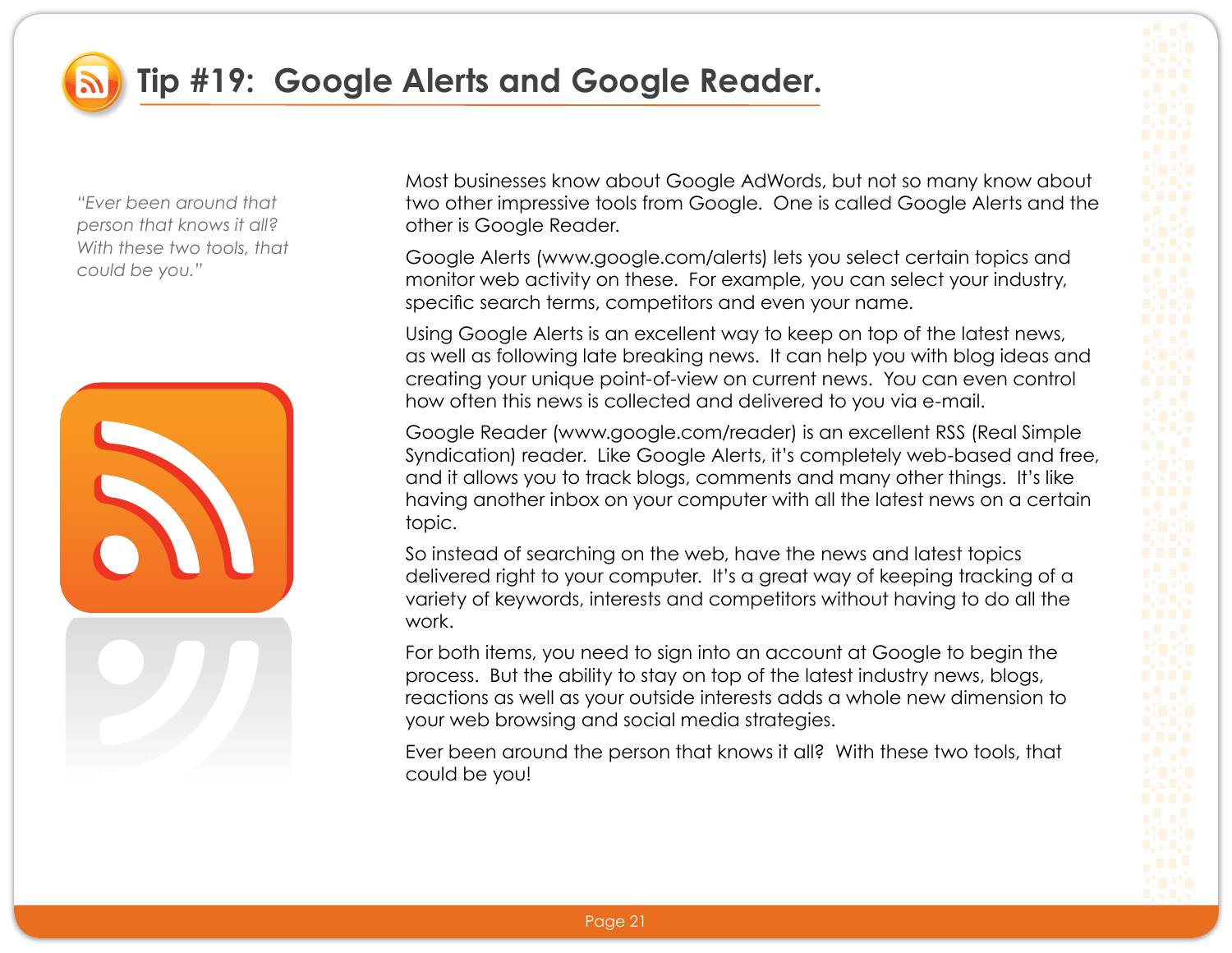

### **Tip #20: Can you Digg it?**







One of the primary driving forces behind Inbound Marketing is that we are no longer web site managers as much as publishers. Creating content on a continual basis helps provide a constant flow of new material that creates a ripple effect through your entire company.

No longer do we look at a web site as something that gets updated once or twice a year, but rather a living, growing entity that distributes content in a variety of sources through blogging, articles, podcasts, tweets, videos and more.

One great source to post material is Digg.com. Digg is a web site where people discover and share content from anywhere on the web. The community decides whether they like it or not, and if you're lucky enough to get enough votes (Diggs), you could end up on the front page of Digg, where millions of their viewers can see it. If that ever happens, you can generate more traffic on your site in a day than you do in a year.

Not only does being on Digg help your exposure, it can also be a link-building gem. And the more links, the better your overall organic ranking.

But you should only post your very best material on Digg. You can submit news, blog posts, videos and images. But this is not the place for the mundane. Make sure your entries are captivating, interesting, and perhaps a little unusual. Think of an exceptional headline that's a little unusual and fits the content.

A couple of final thoughts on Digg: You should familiarize yourself with the site before you begin submitting. Make sure you submit it in the right category. And be sure to put the Digg button link on your on your web site or blog where the content exists.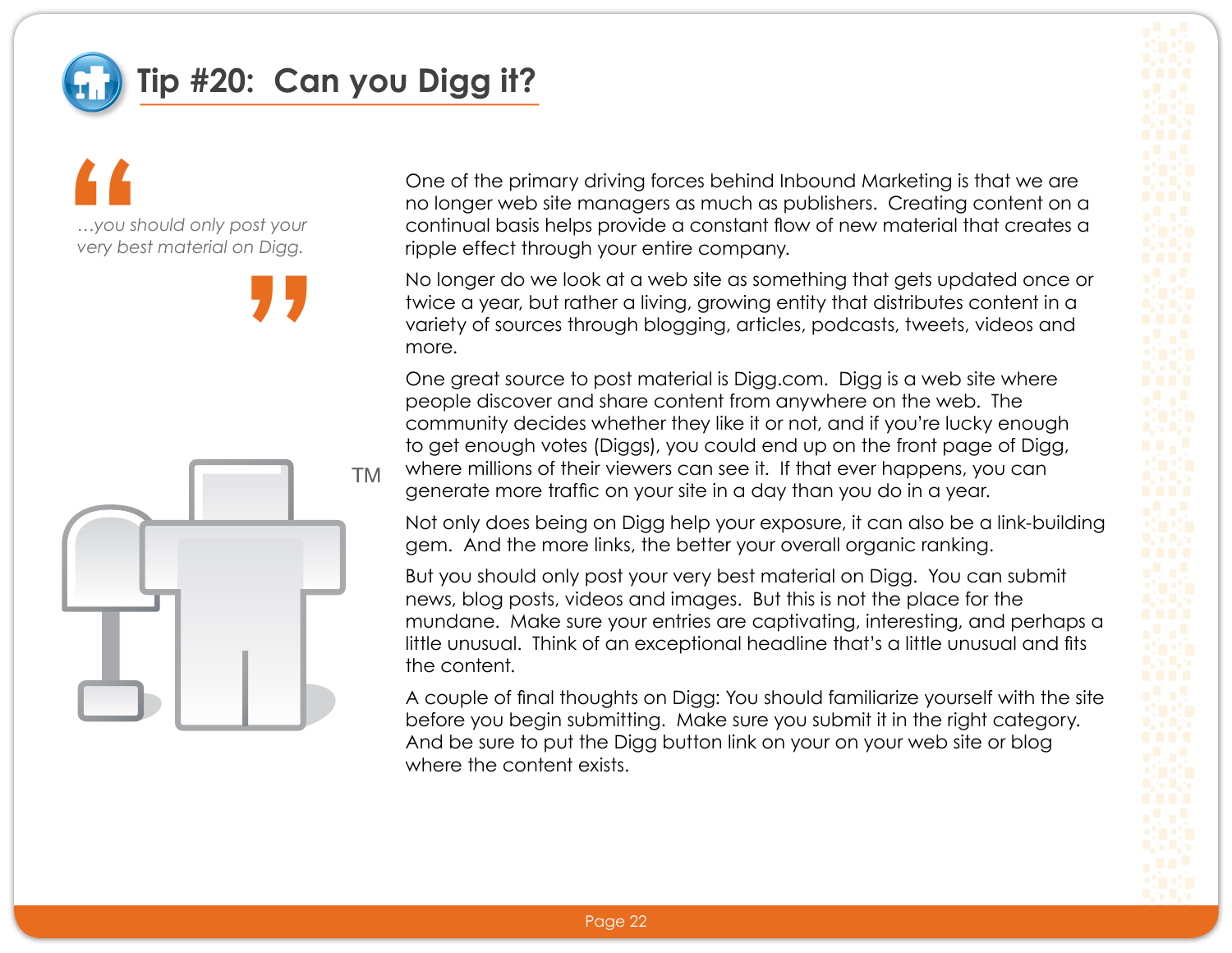

# **Tip #21: Landing Pages are not for airplanes.**

*"You can test the effectiveness of different landing pages in your payper-click campaigns."*



Are you familiar with landing pages? If not, this will give you an overview.

Landing pages are pages on your site designed to tie into a specific action you want your visitor to take. Often times, they're tied into a Google Adwords or e-mail campaign, or an offer of some sort. And, they are often not included on your web site navigation.

Landing pages can help in many ways. For one, they can isolate an offer, and are best designed to focus on that specific offer. For example, if you run an Adwords campaign for a free eBook, it's best to have a landing page that focuses on downloading the free book.

Landing pages should be clear and simple. Use bullet points and short copy. Don't make this page so full of copy that it will scare people away. People clicked on the page for a reason – now close the deal. Your conversion rates on landing pages should be amongst the highest on your site.

Often times, landing pages have forms or a link to a shopping cart. Make the forms simple and your shopping cart offer clear and concise.

You can test the effectiveness of different landing pages in your pay-per-click campaigns. Test headlines, copy and graphics and always measure the conversion rates. It's the only way you'll know what works and what doesn't.

Make sure your specific keywords, PPC ads and landing page content are aligned. Search engines serve up ads that are most closely tied with the consumer search terms. That's why it's smart to have several online ad campaigns going, each tied to a different set of keywords and aligned at the landing page level with the same keywords and appropriate graphics.

Create some landing pages and watch your conversion rates increase.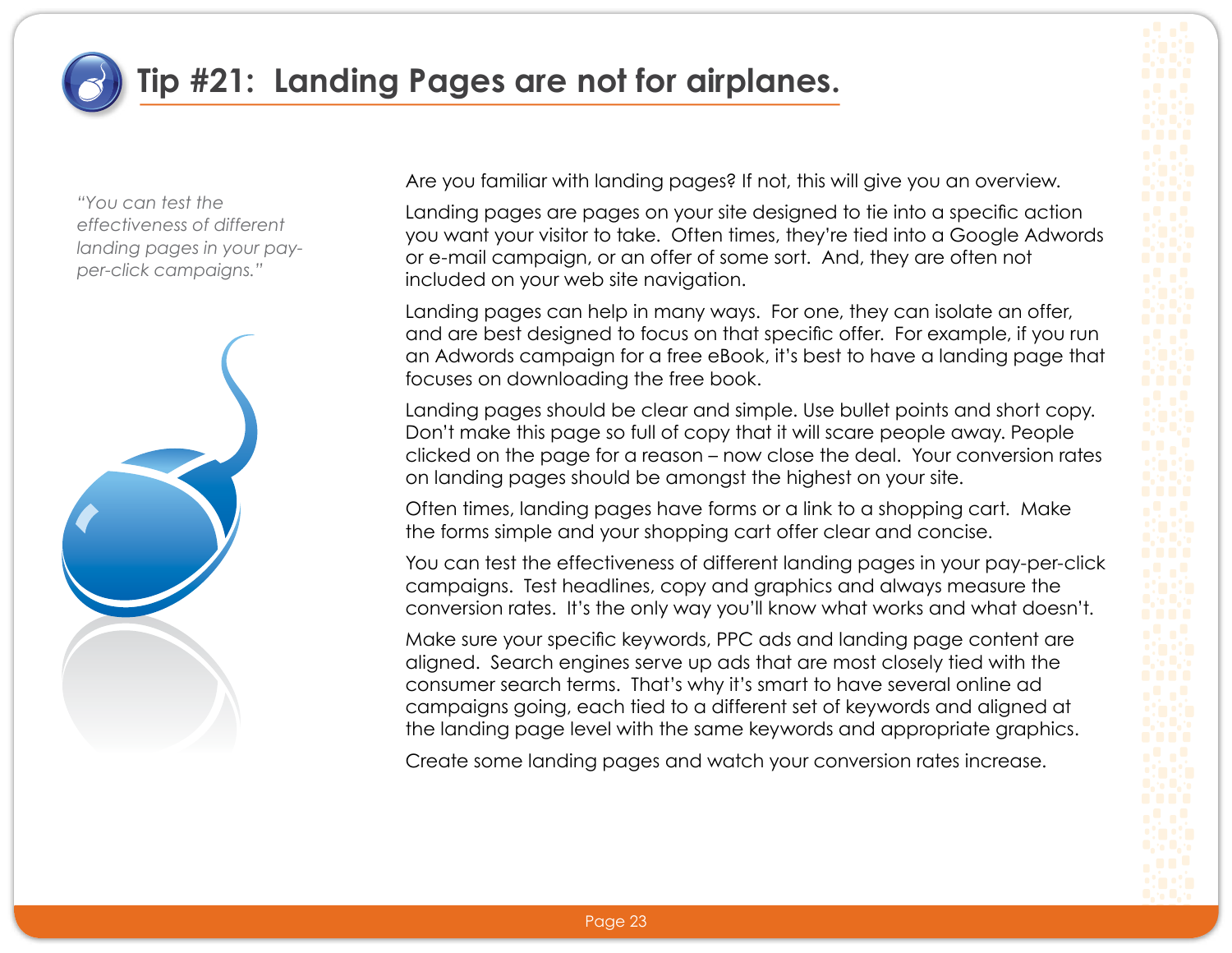

# **Tip #22: Chances are your shopping cart can be improved. A lot.**



If you have an online shopping cart, a main focus of our business should be on maximizing the results. Small improvements can add up quickly.

If you haven't heard the term "shopping cart abandonment", you should read up on the subject. According to a 2009 study by PayPal and ComScore, just under half of all Americans abandoned an online shopping cart at least once in the past three weeks, leaving behind an average cart of \$109.

There are many reasons for this. They include (in order of priority) shipping costs (46%), comparison shopping only (37%), lack of money (36%), wanted to look for a coupon (27%), wanted to shop online (26%), payment options (24%), item unavailable (23%), couldn't find customer support (22%) and security  $is<sub>21%</sub>$ .

#### **There are a variety of factors to consider:**

- Can you offer free or very low flat rate shipping?
- Determine your products that provide you the most profit, then put them in the best positions, above the fold, to the upper left.
- Test various offers like, buy 1 get 1 free, buy now pay later, Buy 1 get 1 50% off
- Add a reassurance graphics like BBB online, Hacker Safe, credit card icons, your guarantee, etc.
- Add testimonials from happy customers
- Make additional offers to buyers who just bought. This is the best time to offer another product

A new program called "retargeting" can also help. These programs deliver banner ad messages to visitors who have left your site to surf the web. Your banner ads will appear as they visit other sites. Retargeting conversion rates are from 10-20% for a fairly minimal investment.

There's always room for improvement. Keep at it and keep selling.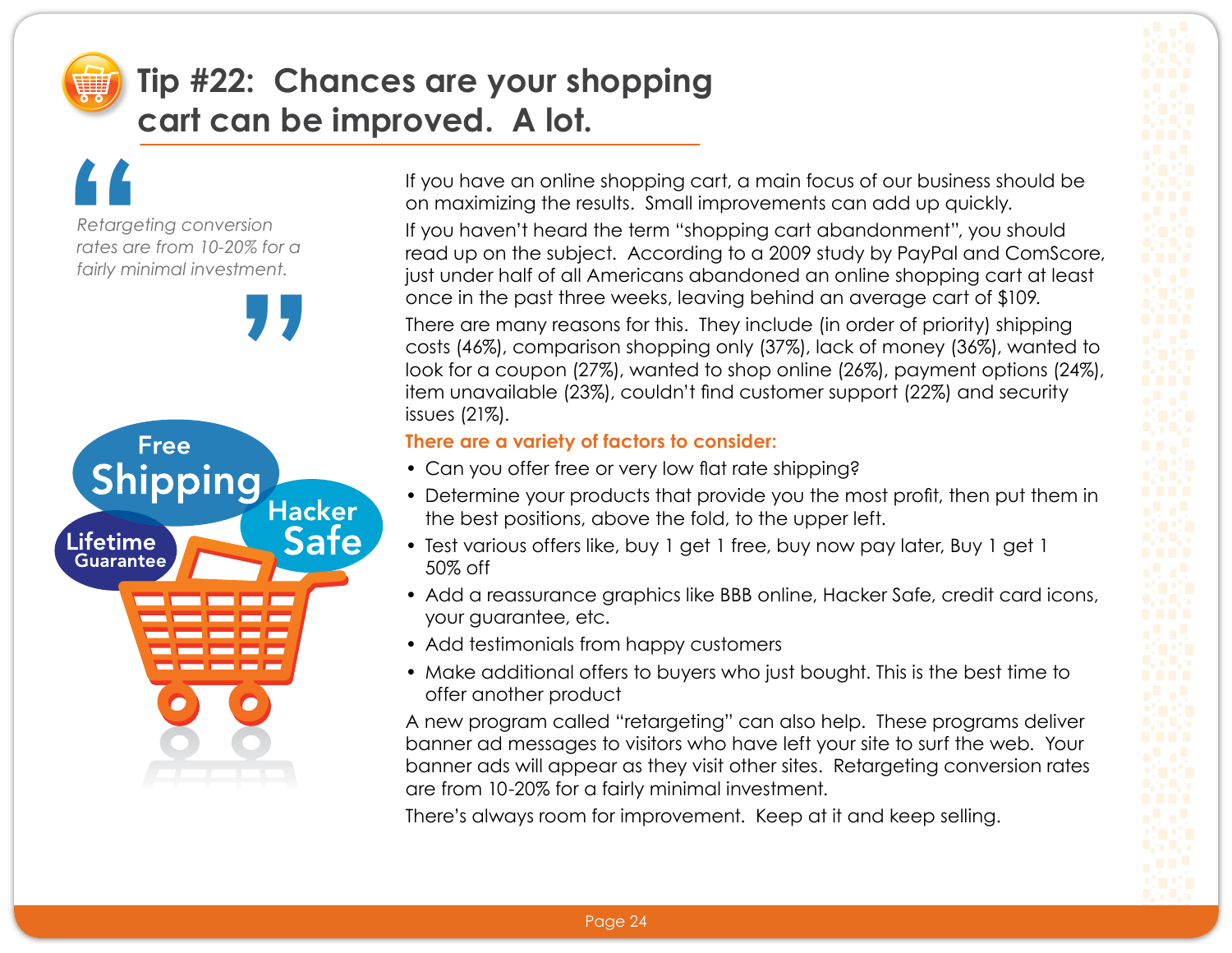

#### **Tip #23: Test, test, and re-test.**

*"Visitors that arrive at your site through different channels tend to behave differently."*



Today there are many tools available for testing. Start by focusing on the free Google A/B testing features. These tools allow you to test different versions of PPC ads and landing pages to determine what performs best.

Begin by testing headlines and calls to action. You should also test different variations of conversion forms as well as pricing and product images. Experiment with colors, flash vs. HTML, and the use of testimonials.

Don't focus on your top producing pages and ads first, but rather start with the worst performers. Google Analytics is a free tool and it will help you identify these.

Visitors that arrive at your site through different channels tend to behave differently. Focus on your most important channels, like PPC, e-mail marketing, first time visitors and repeat visitors. Segment your testing by these channels to increase your conversion rates.

Experiment with free shipping. 78% of online customers say shipping cost is a deterrent. 43% abandon shopping carts due to high shipping costs.

Test your opt-in e-mail subject lines. 35% of readers cited the subject line as the main factor in determining whether they would open the email. Try different subject lines and see what works best for your list. Some marketers suggest spending as much time writing the subject line as you do the copy of your email.

Testing can seem overwhelming at first. Start by developing a plan. Identify your primary objective and the most effective way to accomplish it. Get a good Content Management System so you can be efficient and minimize the need for IT support. Then, start small and keep testing.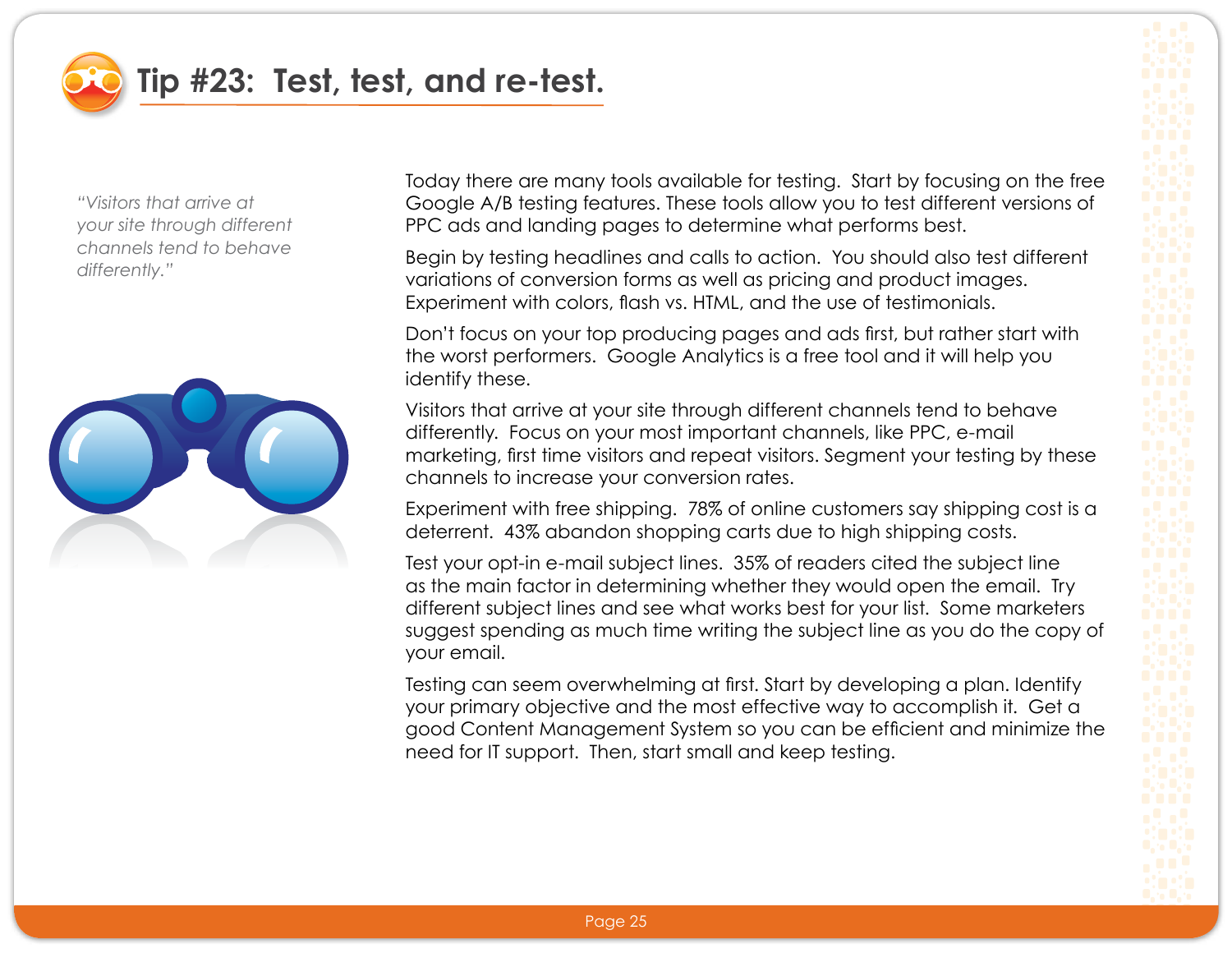

# **Tip #24: Establish Social Media guidelines for your company.**

# **A**<br>
Every contract in social<br>
should e *Every company engaging in social media marketing should establish policies.*



Every company engaging in social media marketing should establish policies. Your overall corporate culture will probably dictate whether you have a very formal plan, like IBM, or a more relaxed and "hip" approach like Southwest Airlines. Either way you decide to go, there are certain things you should definitely consider:

#### **1. Establish the purpose of the policy**

Don't be overly restrictive. This is an emerging media and you should focus on the positive spirit of social media. Think in terms of writing the policy to focus on what the employees can do rather then what they can't do.

#### **2. Think before you click**

Employees represent their company and they need to be responsible in their communications. Sharing your ideas is one thing. Using slurs, inappropriate slang, or demeaning and inflammatory messages is not acceptable. Always be positive and thoughtful. There are consequences for saying stupid things, so think before you click. Use good common sense.

#### **3. Be credible, authentic and build trust**

Trust is critical and especially so in social media. Always, let your real name and position with the company be known. Also, understand that being transparent doesn't mean you should give away trade secrets and confidential information.

#### **4. Understand the concept of community and bring value**

The social media community exists for mutual support, between the company and its customers. Go the extra mile to respect your customer's time and attention. Focus on your followers and "show them the love".

#### **5. Productivity still matters**

Social medial can provide a more effective and productive channel for communication. In order to be successful you will need to find the right balance between social media and other work activities.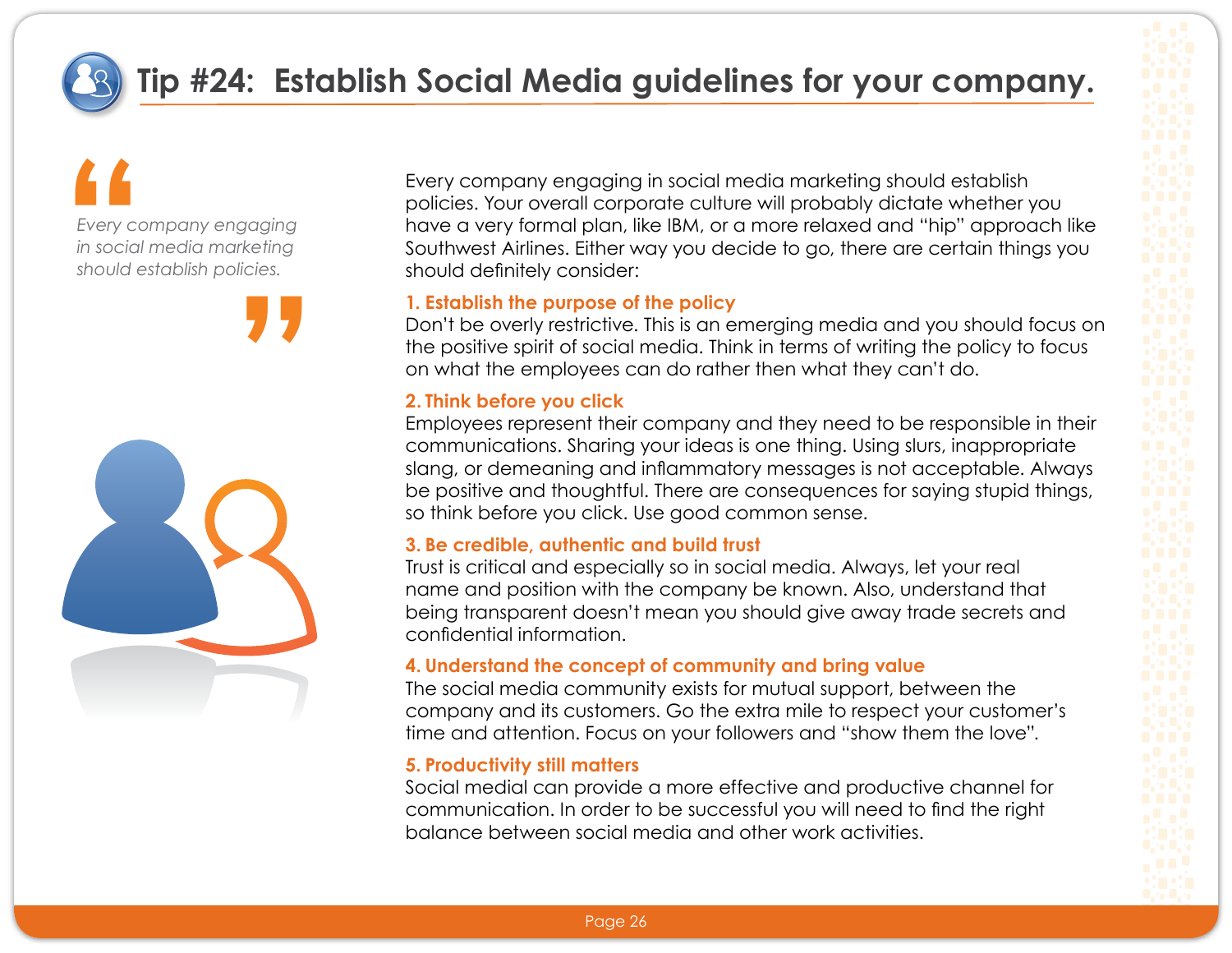# **Tip #25: eMarketing requires an integrated strategy.**

# The abilities<br>The abilities<br>element<br>your stro **"** *The ability to manage the integration of all the new elements is at the core of your strategy.*

By now we hope you realize the potential of eMarketing programs for your company and you're ready to dive in.

The final thought we would like to leave with you is that online marketing plans and social media programs require an integrated strategy. It should dovetail your existing marketing programs. Even though you may back off on some of your more traditional marketing programs and replace them with more interactive and less expensive Inbound Marketing initiatives, the need for integration is stronger than ever.

The ability for you to manage the integration of all the new elements is at the core of your strategy. We highly suggest that you or a non-techie have the ability to add regular content to your web site. You should be able to blog seamlessly, or outsource that task to a marketing person, not someone on your technical staff. Most geeks just think differently and are usually not the best at developing great marketing content.

Your Facebook page should be integrated with your Twitter and LinkedIn pages, and all of these should have ways to post or link to your latest blog. Create custom social media pages with consistent brand images.

YouTube videos should be imbedded in your Facebook account, as well as your web site and blog.

Include buttons for Facebook, Twitter, LinkedIn, email, and links to any free giveaways such as an eBook. Most major news organizations have all this – why not you? And finally, consider hiring someone or outsourcing this specialized area if you don't have the time to do it yourself.